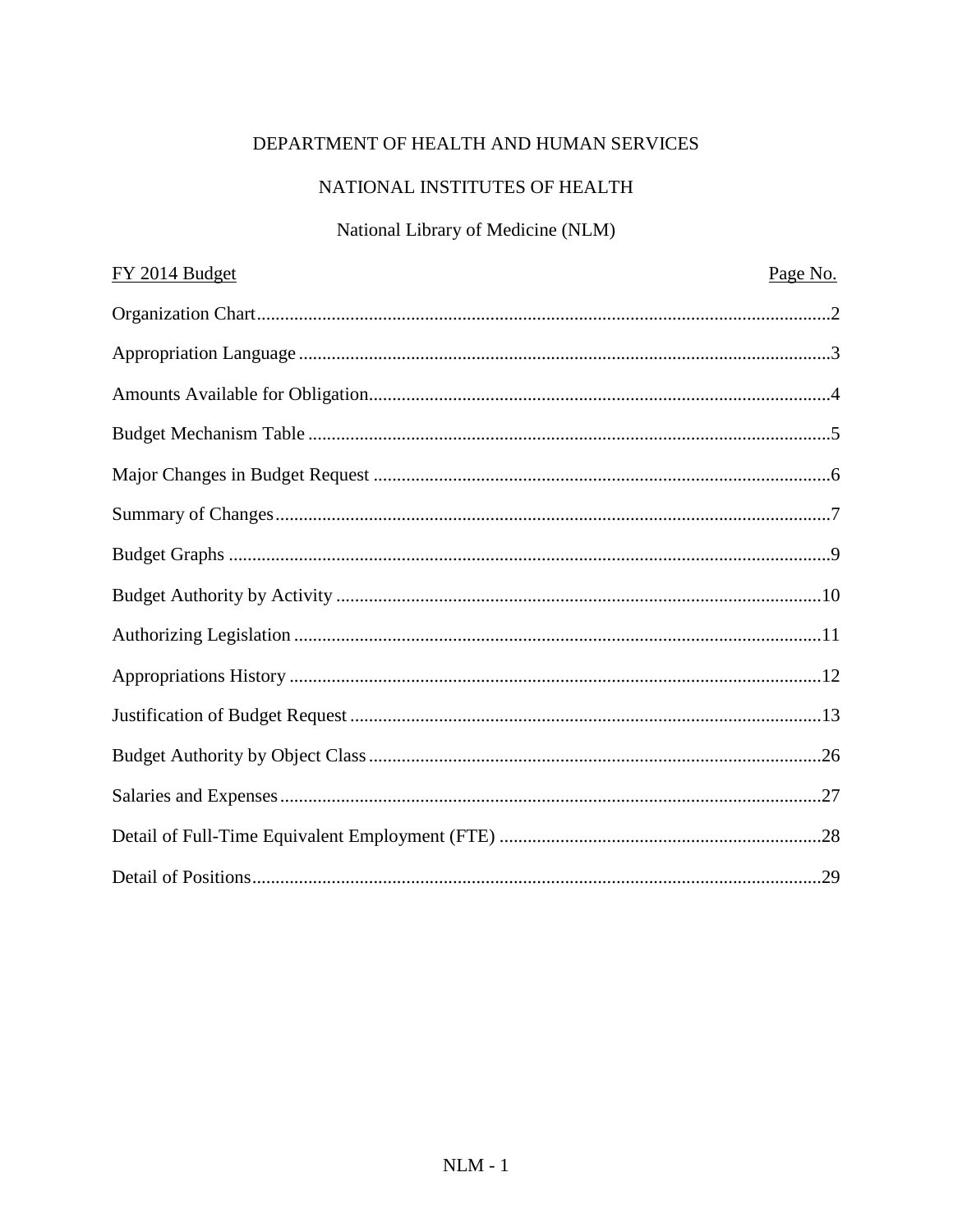## **NATIONAL INSTITUTES OF HEALTH**

### **NATIONAL LIBRARY OF MEDICINE**

### **ORGANIZATION STRUCTURE**

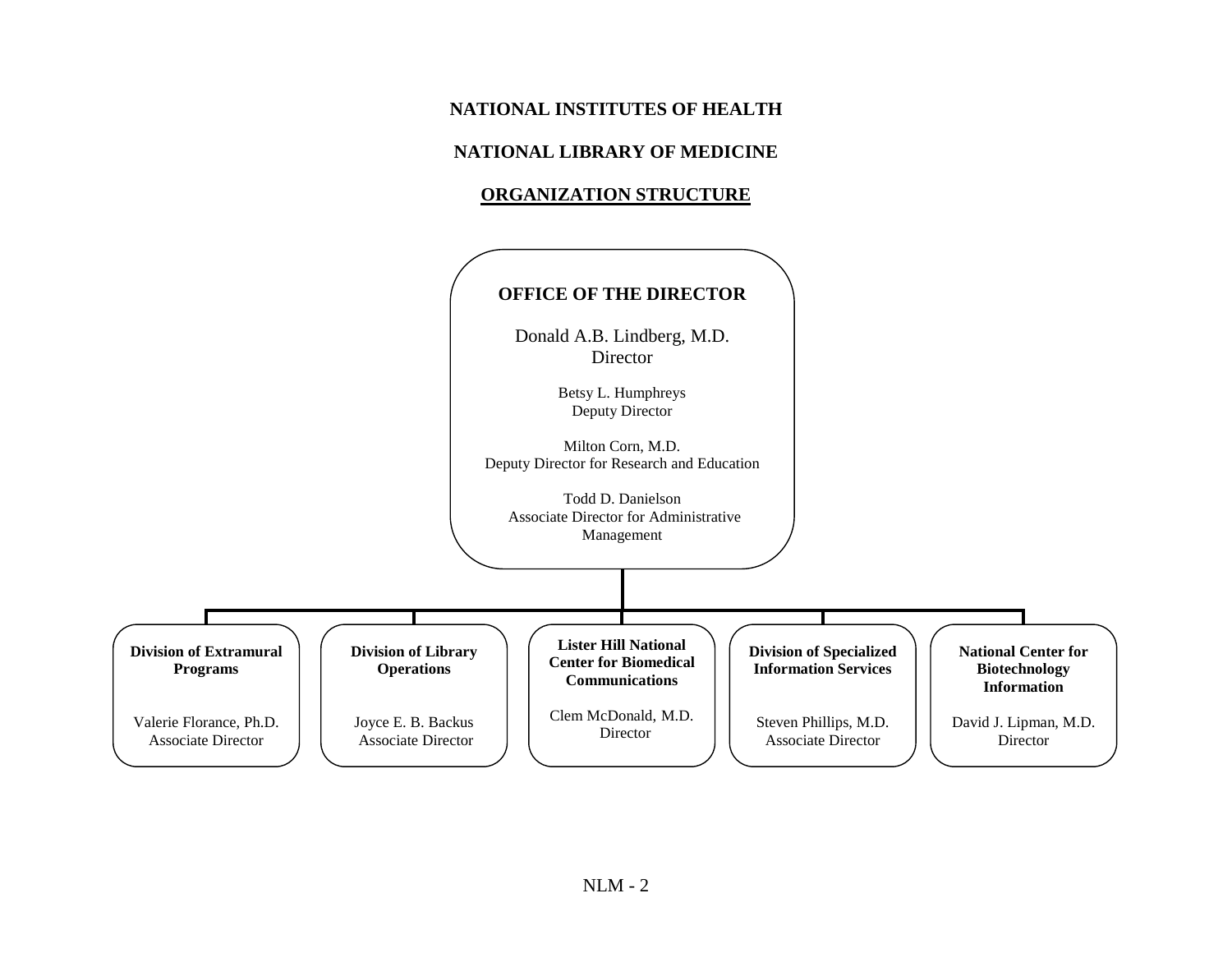### **NATIONAL INSTITUTES OF HEALTH**

National Library of Medicine

*For carrying out section 301 and title IV of the PHS Act with respect to health information communications, \$382,252,000, of which \$4,000,000 shall be available until September 30, 2015, for improvement of information systems: Provided, That in fiscal year 2014, the National Library of Medicine may enter into personal services contracts for the provision of services in facilities owned, operated, or constructed under the jurisdiction of the National Institutes of Health (referred to in this title as "NIH''): Provided further, That in addition to amounts provided herein, \$8,200,000 shall be available from amounts available under section 241 of the PHS Act to carry out the purposes of the National Information Center on Health Services Research and Health Care Technology established under section 478A of the PHS Act and related health information services.*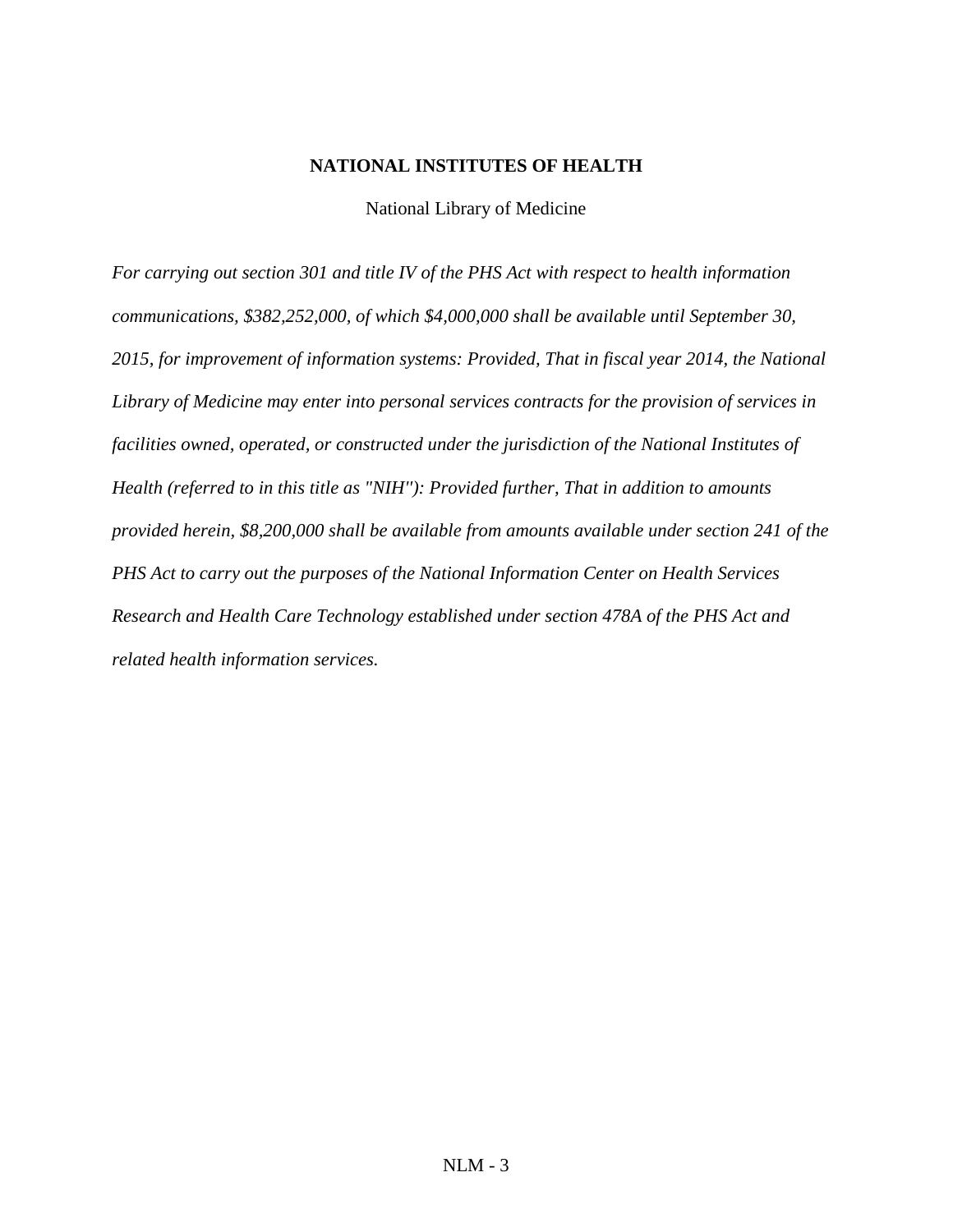# **National Library of Medicine NATIONAL INSTITUTES OF HEALTH**

# **Amounts Available for Obligation <sup>1</sup>**

(Dollars in Thousands)

|                                                                       | <b>FY 2012</b> | <b>FY 2013</b>   | <b>FY 2014</b> |
|-----------------------------------------------------------------------|----------------|------------------|----------------|
| <b>Source of Funding</b>                                              | <b>Actual</b>  | CR               | <b>PB</b>      |
| Appropriation                                                         | 338,278        | 339,705          | 382,252        |
| Type 1 Diabetes                                                       | 0              |                  | $\theta$       |
| Rescission                                                            | (639)          | 0                | $\theta$       |
| Supplemental                                                          | 0              | 0                | $\theta$       |
| Subtotal, adjusted appropriation                                      | 337,639        | 339,705          | 382,252        |
| Secretary's Transfer for Alzheimer's disease (AD)                     | (221)          | $\theta$         | $\overline{0}$ |
| Secretary's Transfer for AIDS authorized by PL 112-74,<br>Section 206 | (96)           | $\theta$         | $\overline{0}$ |
| Comparative Transfers to NLM for NCBI and Public<br>Access            | 27,565         | 35,700           | $\theta$       |
| Subtotal, adjusted budget authority                                   | 364,887        | 375,405          | 382,252        |
| Unobligated balance, start of year                                    | $\overline{0}$ | 467              | $\overline{0}$ |
| Unobligated balance, end of year                                      | (467)          | $\overline{0}$   | $\overline{0}$ |
| Subtotal, adjusted budget authority                                   | 364,420        | 375,872          | 382,252        |
| Unobligated balance lapsing                                           | (122)          | $\boldsymbol{0}$ | $\theta$       |
| Total obligations                                                     | 364,298        | 375,872          | 382,252        |

<sup>1</sup> Excludes the following amounts for reimbursable activities carried out by this account:

FY 2012 - \$46,283 FY 2013 - \$54,900 FY 2014 - \$55,000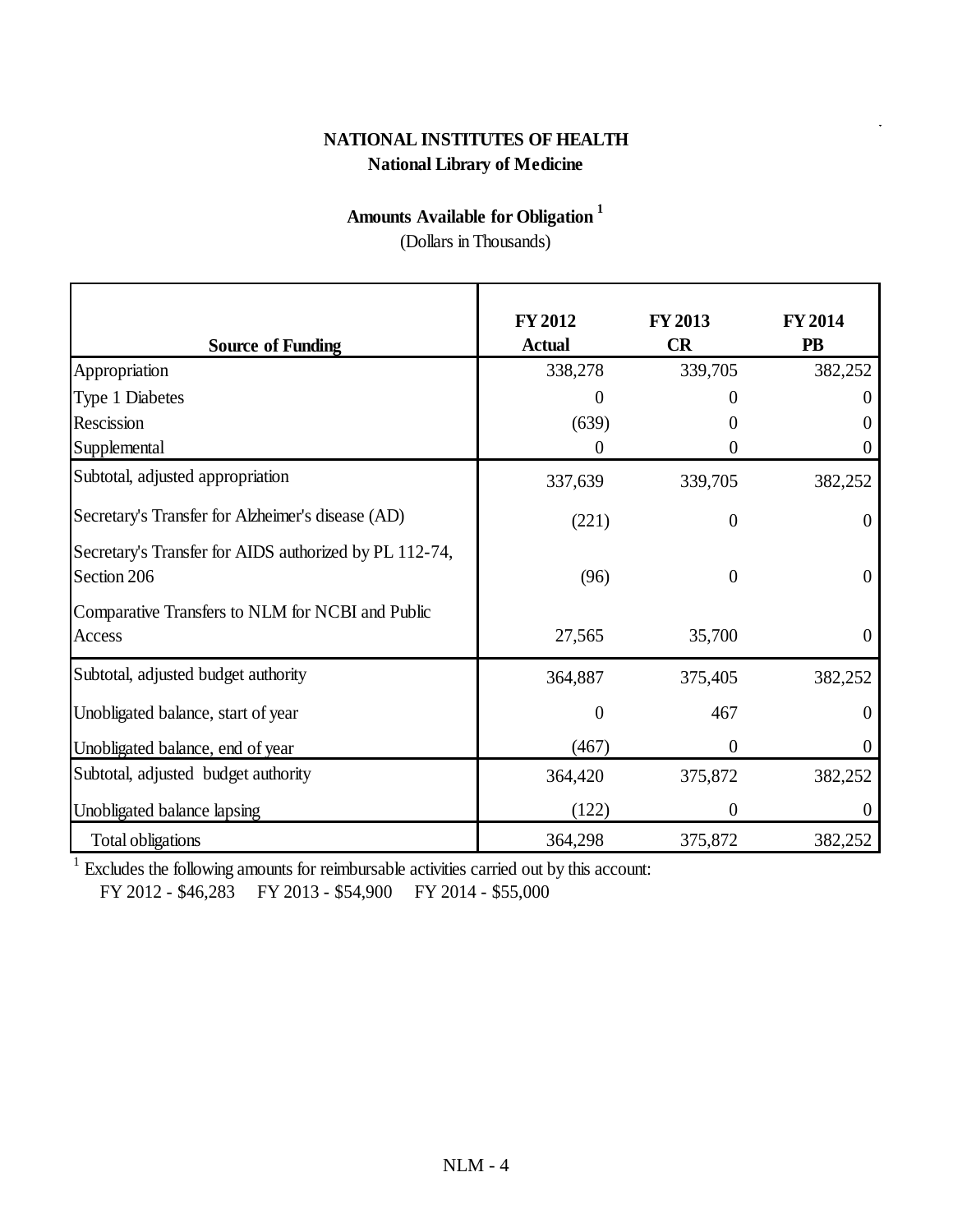**Budget Mechanism - Total <sup>1</sup>**

(Dollars in Thousands)

|                                           |                | FY 2012        |                  | FY 2013         |                  | FY 2014       |                         |                    |
|-------------------------------------------|----------------|----------------|------------------|-----------------|------------------|---------------|-------------------------|--------------------|
| <b>MECHANISM</b>                          |                | <b>Actual</b>  |                  | CR              | <b>PB</b>        |               |                         | Change vs. FY 2012 |
|                                           | No.            | <b>Amount</b>  | No.              | <b>Amount</b>   | No.              | <b>Amount</b> | No.                     | Amount             |
| <b>Research Grants</b>                    |                |                |                  |                 |                  |               |                         |                    |
| <b>Research Projects</b>                  |                |                |                  |                 |                  |               |                         |                    |
| Noncompeting                              | 58             | \$19,793       | 59               | \$20.134        | 55               | \$18,623      | $-3$                    | $-$1,170$          |
| <b>Administrative Supplements</b>         |                | 336            | (0)              | 225             | (0)              | $\Omega$      | (0)                     | $-336$             |
| Competing:                                |                |                |                  |                 |                  |               |                         |                    |
| Renewal                                   | $\mathbf{1}$   | 487            | $\mathbf{1}$     | 300             | 3                | 900           | $\mathfrak{2}$          | 413                |
| New                                       | 19             | 6,182          | 16               | 5,206           | 22               | 7,267         | 3                       | 1,085              |
| Supplements                               | $\overline{0}$ | $\overline{0}$ | $\theta$         | $\Omega$        | $\mathbf{0}$     | 300           | $\mathbf{0}$            | 300                |
| Subtotal, Competing                       | 20             | \$6,669        | 17               | \$5,506         | 25               | \$8,467       | 5                       | \$1,798            |
| Subtotal, RPGs                            | 78             | \$26,798       | 76               | \$25,865        | 80               | \$27,090      | $\overline{c}$          | \$292              |
| <b>SBIR/STTR</b>                          | 5              | 768            | 6                | 844             | 6                | 894           | $\mathbf{1}$            | 126                |
| <b>Research Project Grants</b>            | 83             | \$27,566       | 82               | \$26,709        | 86               | \$27,984      | 3                       | \$418              |
| <b>Research Centers</b>                   |                |                |                  |                 |                  |               |                         |                    |
| Specialized/Comprehensive                 | $\mathbf{1}$   | 2,473          | $\mathbf{1}$     | 3,330           | $\overline{0}$   | 1.050         | $-1$                    | $-1,423$           |
| Clinical Research                         | $\overline{0}$ |                | $\overline{0}$   | 0               | $\overline{0}$   | 0             | $\mathbf{0}$            |                    |
| Biotechnology                             | $\Omega$       | 0              | $\Omega$         | $\Omega$        | $\theta$         |               | $\Omega$                |                    |
| Comparative Medicine                      | $\Omega$       | 0              | $\Omega$         | O               | $\theta$         |               | $\Omega$                |                    |
| Research Centers in Minority Institutions | $\overline{0}$ |                | $\mathbf{0}$     | $\Omega$        | $\boldsymbol{0}$ | O             | $\boldsymbol{0}$        |                    |
| <b>Research Centers</b>                   | $\mathbf{1}$   | \$2,473        | $\mathbf{1}$     | \$3,330         | $\Omega$         | \$1,050       | $-1$                    | $-$1,423$          |
|                                           |                |                |                  |                 |                  |               |                         |                    |
| Other Research                            |                |                |                  |                 |                  |               |                         |                    |
| <b>Research Careers</b>                   | 8              | 852            | 8                | 852             | $\overline{7}$   | 924           | $-1$                    | 72                 |
| <b>Cancer Education</b>                   | $\Omega$       | $\theta$       | $\overline{0}$   | $\Omega$        | $\overline{0}$   | $\Omega$      | $\mathbf{0}$            |                    |
| Cooperative Clinical Research             | $\overline{0}$ |                | $\overline{0}$   | $\Omega$        | $\overline{0}$   |               | $\mathbf{0}$            |                    |
| <b>Biomedical Research Support</b>        | $\overline{2}$ | 1,286          | $\overline{c}$   | 1,286           | $\theta$         |               | $-2$                    | $-1,286$           |
| Minority Biomedical Research Support      | $\Omega$       |                | $\Omega$         |                 | $\Omega$         |               | $\Omega$                |                    |
| Other                                     | 40             | 11,907         | 40               | 11,907          | 36               | 14,223        | $-4$                    | 2,316              |
| Other Research                            | 50             | \$14,044       | 50               | \$14,045        | 43               | \$15,147      | $-7$                    | \$1,103            |
| <b>Total Research Grants</b>              | 134            | \$44,084       | 133              | \$44,084        | 129              | \$44,181      | $-5$                    | \$97               |
|                                           |                |                |                  |                 |                  |               |                         |                    |
| Ruth L. Kirschstein Training Awards       | <b>FTTPs</b>   |                | <b>FTTPs</b>     |                 | <b>FTTPs</b>     |               | <b>FTTPs</b>            |                    |
| Individual                                | $\overline{0}$ | $\overline{0}$ | $\theta$         | $\mathbf{O}$    | $\mathbf{0}$     | $\mathbf{O}$  | $\mathbf{0}$            | $\Omega$           |
| Institutional                             | $\overline{0}$ | $\overline{0}$ | $\boldsymbol{0}$ | $\mathbf{0}$    | $\mathbf{0}$     | $\mathbf{0}$  | $\mathbf{0}$            | $\overline{0}$     |
| <b>Total Research Training</b>            | $\mathbf{0}$   | \$0            | $\overline{0}$   | $\overline{50}$ | $\mathbf{0}$     | \$0           | $\mathbf{0}$            | \$0                |
| Research & Development Contracts          | 10             | 18,327         | 10               | 18,327          | 10               | 18,327        | $\mathbf{0}$            | $\overline{0}$     |
| SBIR/STTR (non-add)                       | (0)            | (0)            | (0)              | (0)             | (0)              | (0)           | (0)                     | $+(0)$             |
|                                           |                |                |                  |                 |                  |               |                         |                    |
|                                           | <b>FTEs</b>    |                | FTEs             |                 | FTEs             |               | <b>FTEs</b>             |                    |
| <b>Intramural Programs</b>                | 701            | 288,221        | 701              | 298,449         | 701              | 305,078       | $\boldsymbol{0}$        | 16,857             |
| Research Management and Support           | 99             | 14,255         | 103              | 14,545          | 103              | 14,666        | $\overline{\mathbf{A}}$ | 411                |
| Construction                              |                | 0              |                  | $\Omega$        |                  |               |                         | $\Omega$           |
| <b>Buildings and Facilities</b>           |                |                |                  | O               |                  |               |                         |                    |
| Total, NLM                                | 800            | \$364,887      | 804              | \$375,405       | 804              | \$382,252     | $\overline{4}$          | \$17,365           |

<sup>1</sup> All items in italics and brackets are "non-adds".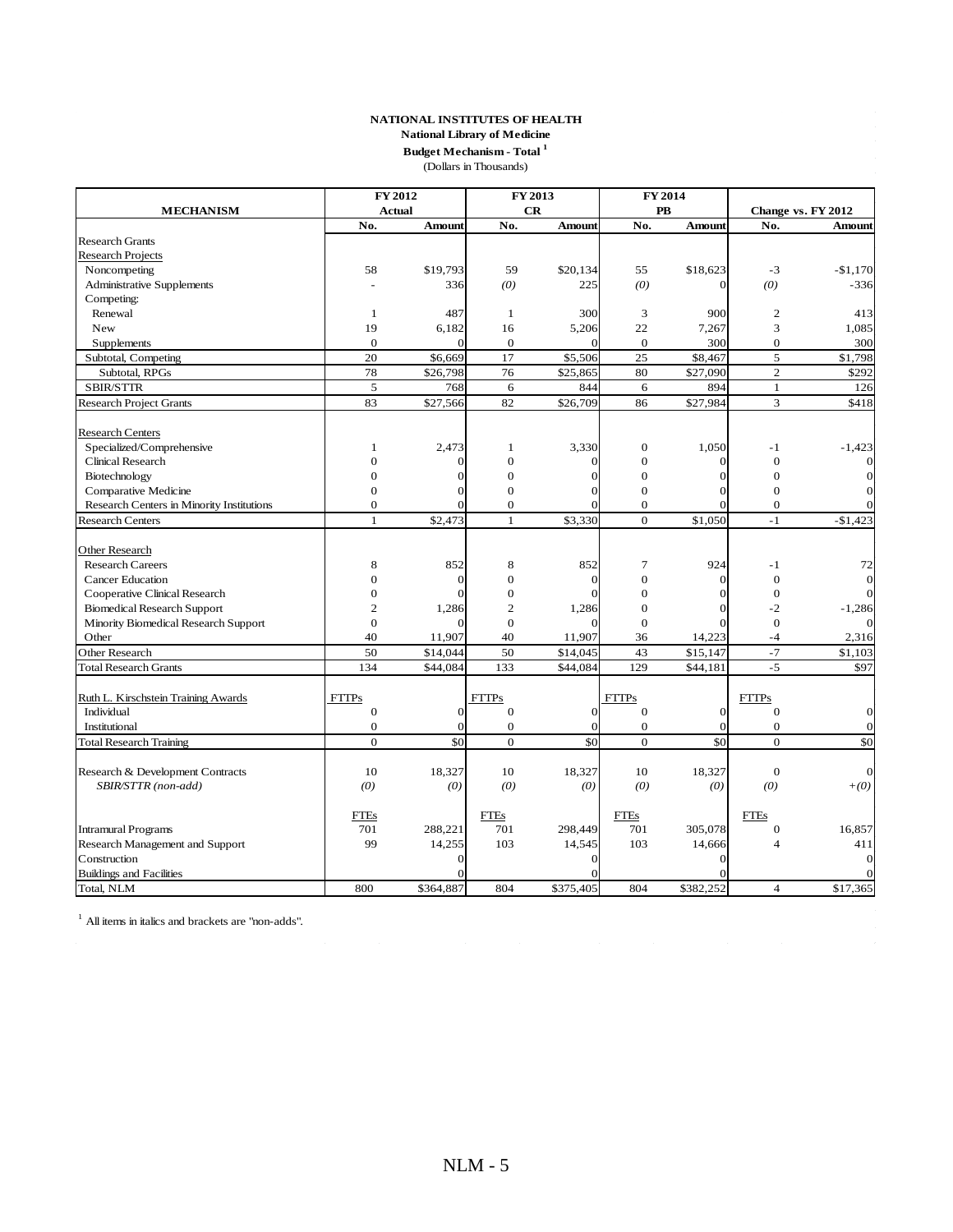### **Major Changes in the Fiscal Year 2014 President's Budget Request**

Major changes by budget mechanism and/or budget activity detail are briefly described below. Note that there may be overlap between budget mechanism and activity detail and these highlights will not sum to the total change for the FY 2014 President's Budget for NLM, which is \$17.4 million over the FY 2012 level, for a total of \$382.3 million.

Intramural Programs (+\$16.9 million; total \$305.1 million): Funds (\$13.3 million) have been specifically included in NLM's budget request to allow the National Center for Biotechnology Information (NCBI) to meet the challenge of collecting, organizing, analyzing, and disseminating the deluge of data emanating from research in molecular biology and genomics and to support the deposit of manuscripts in PubMed Central under the NIH Public Access Policy. The additional funds will take the place of the funds that are now obtained from other NIH sources in the year of execution. Providing direct funding to NLM decreases administrative burden, increases transparency and enhances NCBI's ability to provide an integrated, genomic information resource for biomedical researchers at NIH and around the world and to provide access to papers resulting from NIH-funded research. Additionally, NLM will support incremental cost of literature purchases and contractual services in order to maintain its national biomedical information services, including the development and dissemination of molecular biology and genomic information, clinical trials data, published literature, and other services that provide access to the results of research.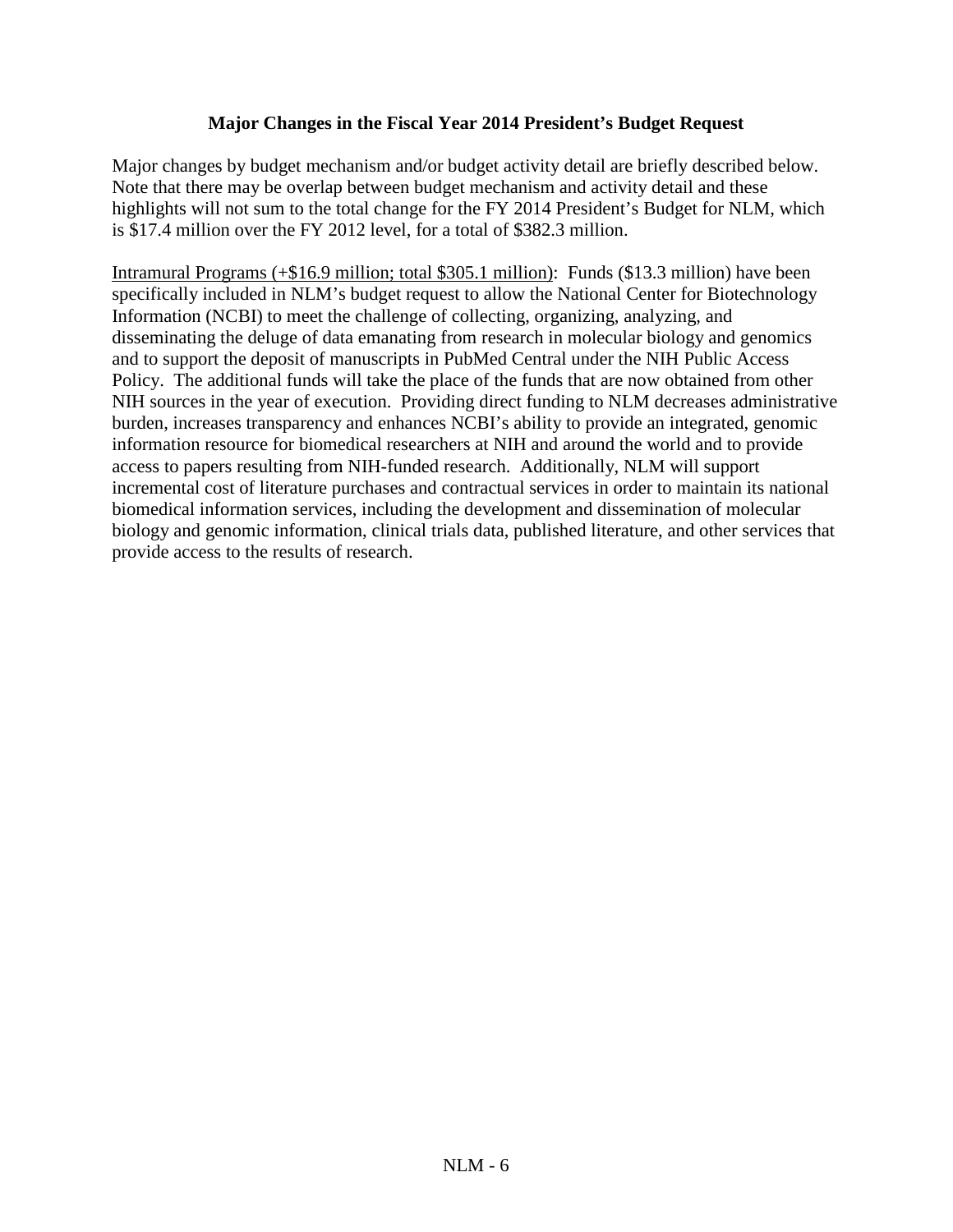#### **NATIONAL INSTITUTES OF HEALTH National Library of Medicine Summary of Changes** (Dollars in Thousands)

| FY 2012 Actual                                       |             |                           |                            | \$364,887        |
|------------------------------------------------------|-------------|---------------------------|----------------------------|------------------|
| FY 2014 President's Budget                           |             |                           |                            | \$382,252        |
| Net change                                           |             | 2014                      |                            | \$17,365         |
|                                                      |             | <b>President's Budget</b> | <b>Change from FY 2012</b> |                  |
|                                                      |             | <b>Budget</b>             |                            | <b>Budget</b>    |
| <b>CHANGES</b>                                       | <b>FTEs</b> | <b>Authority</b>          | <b>FTEs</b>                | <b>Authority</b> |
| A. Built-in:                                         |             |                           |                            |                  |
| 1. Intramural Programs:                              |             |                           |                            |                  |
| a. Annualization of March                            |             |                           |                            |                  |
| 2013 pay increase $&$ benefits                       |             | \$68,560                  |                            | \$170            |
| b. January FY 2014 pay increase $&$ benefits         |             | 68,560                    |                            | 509              |
| c. One more day of pay                               |             | 68,560                    |                            | 260              |
| d. Differences attributable to change in FTE         |             | 68,560                    |                            | $\Omega$         |
| e. Payment for centrally furnished services          |             | 8,015                     |                            | 144              |
| f. Increased cost of laboratory supplies, materials, |             |                           |                            |                  |
| other expenses, and non-recurring costs              |             | 228,503                   |                            | 16               |
| Subtotal                                             |             |                           |                            | \$1,099          |
| 2. Research Management and Support:                  |             |                           |                            |                  |
| a. Annualization of March                            |             |                           |                            |                  |
| 2013 pay increase & benefits                         |             | \$9,285                   |                            | \$23             |
| b. January FY 2014 pay increase & benefits           |             | 9,285                     |                            | 69               |
| c. One more day of pay                               |             | 9,285                     |                            | 35               |
| d. Differences attributable to change in FTE         |             | 9,285                     |                            | $\overline{0}$   |
| e. Payment for centrally furnished services          |             | 0                         |                            | $\Omega$         |
| f. Increased cost of laboratory supplies, materials, |             |                           |                            |                  |
| other expenses, and non-recurring costs              |             | 5,381                     |                            | 5                |
| Subtotal                                             |             |                           |                            | \$131            |
| Subtotal, Built-in                                   |             |                           |                            | \$1,230          |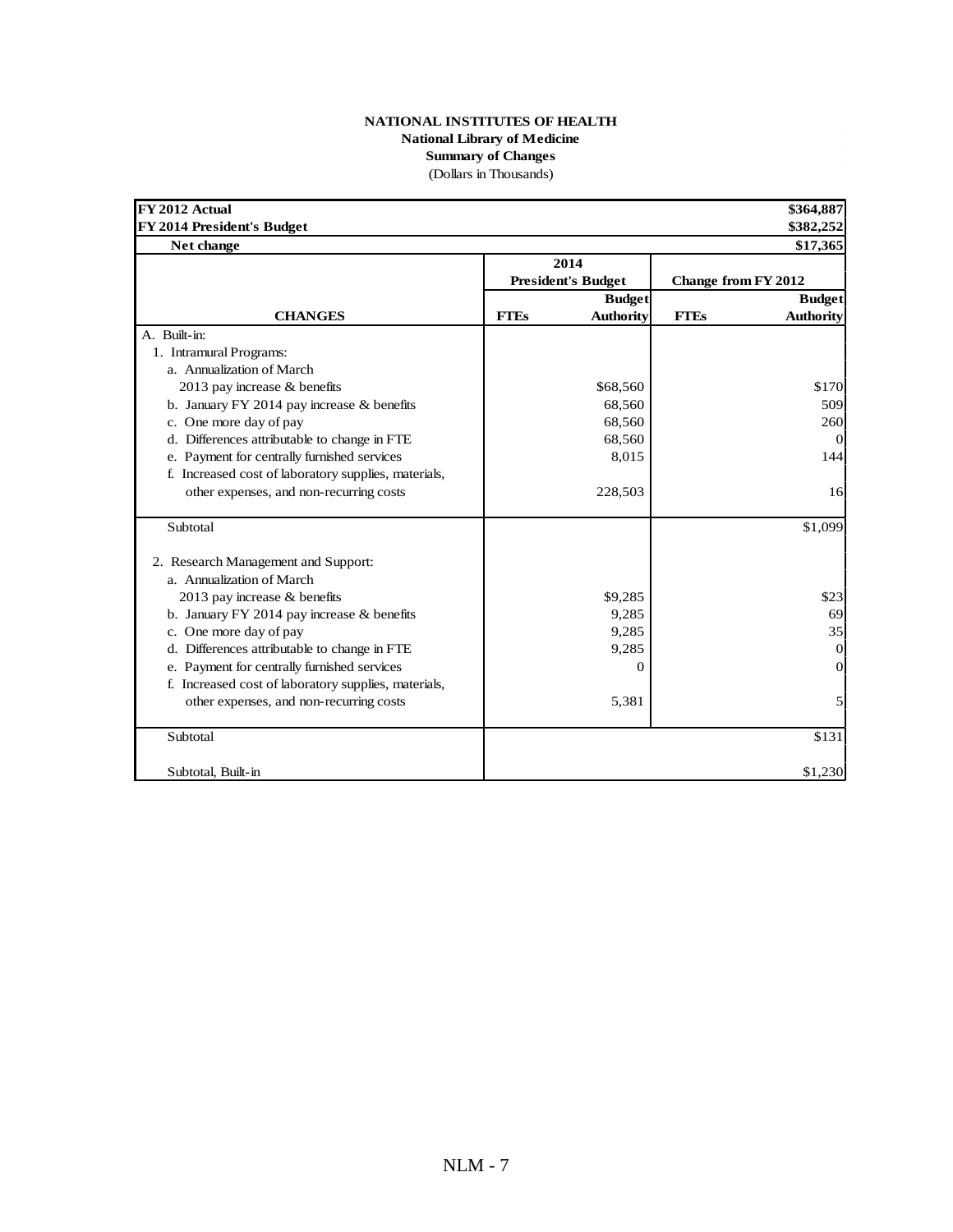#### **Summary of Changes--continued**

|                                       |                | 2014                      |                |                     |
|---------------------------------------|----------------|---------------------------|----------------|---------------------|
|                                       |                | <b>President's Budget</b> |                | Change from FY 2012 |
| <b>CHANGES</b>                        | No.            | <b>Amount</b>             | No.            | <b>Amount</b>       |
| B. Program:                           |                |                           |                |                     |
| 1. Research Project Grants:           |                |                           |                |                     |
| a. Noncompeting                       | 55             | \$18,623                  | $-3$           | $-$1,506$           |
| b. Competing                          | 25             | 8,467                     | 5              | 1,798               |
| c. SBIR/STTR                          | 6              | 894                       | 1              | 126                 |
| Total                                 | 86             | \$27,984                  | 3              | \$418               |
| 2. Research Centers                   | $\theta$       | \$1,050                   | $-1$           | $-$1,423$           |
| 3. Other Research                     | 43             | 15,147                    | $-7$           | 1,103               |
| 4. Research Training                  | $\overline{0}$ | $\theta$                  | $\Omega$       | $\theta$            |
| 5. Research and development contracts | 10             | 18,327                    | $\theta$       | $\boldsymbol{0}$    |
| Subtotal, Extramural                  |                | \$62,508                  |                | \$98                |
|                                       | <b>FTEs</b>    |                           | <b>FTEs</b>    |                     |
| 6. Intramural Programs                | 701            | \$305,078                 | $\overline{0}$ | \$15,758            |
| 7. Research Management and Support    | 103            | 14,666                    | 4              | 279                 |
| 8. Construction                       |                | $\overline{0}$            |                | $\mathbf 0$         |
| 9. Buildings and Facilities           |                | $\Omega$                  |                | $\boldsymbol{0}$    |
| Subtotal, program                     | 804            | \$382,252                 | $\overline{4}$ | \$16,135            |
| Total changes                         |                |                           |                | \$17,365            |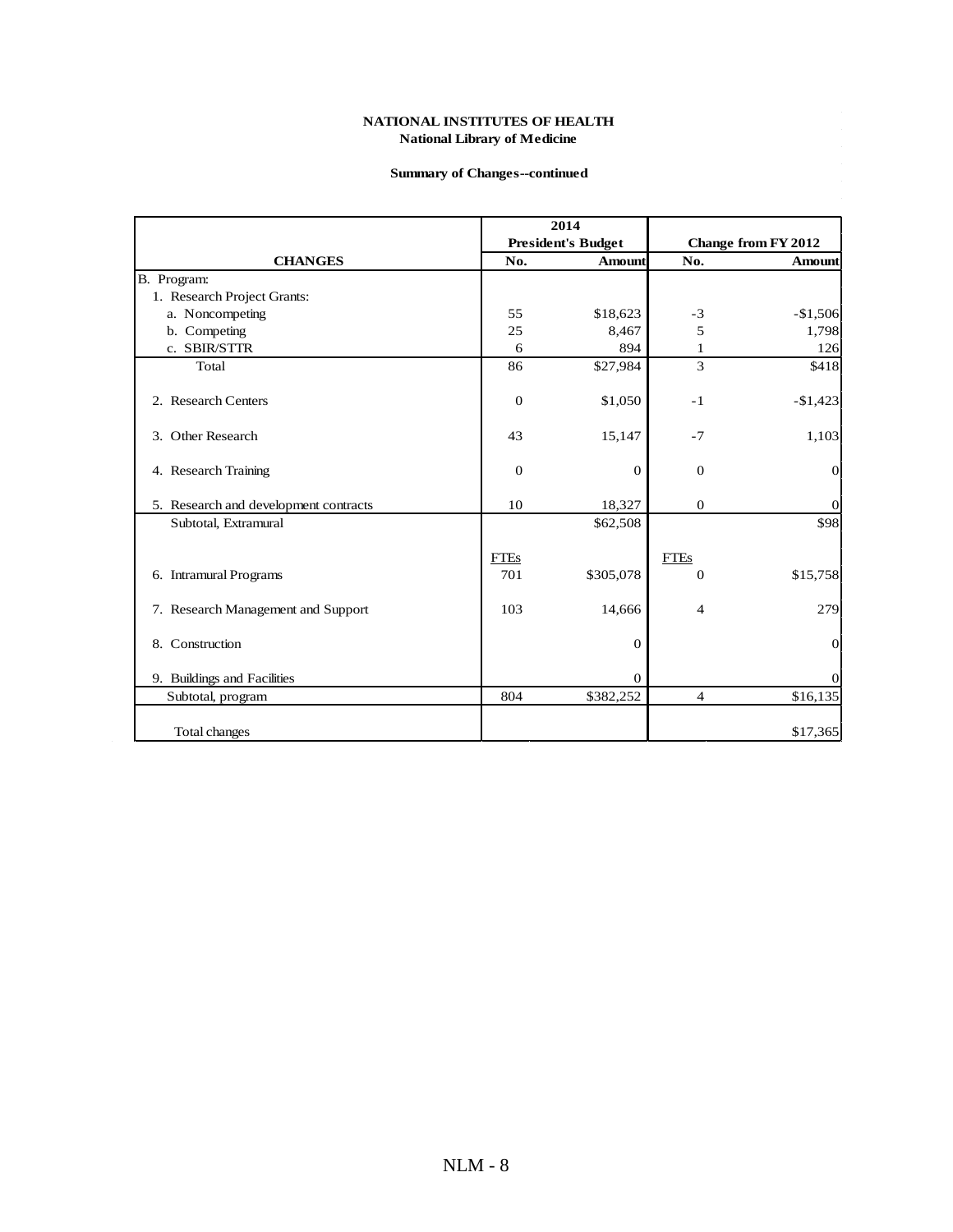### **Fiscal Year 2014 Budget Graphs**

### History of Budget Authority and FTEs:



Distribution by Mechanism:



Change by Selected Mechanisms:



NOTE: In FY 2014, no new funds will be added by NLM for the Informatics for Integrating Biology and the Bedside (i2b2) project; the five year project ended. (Research Centers mechanism).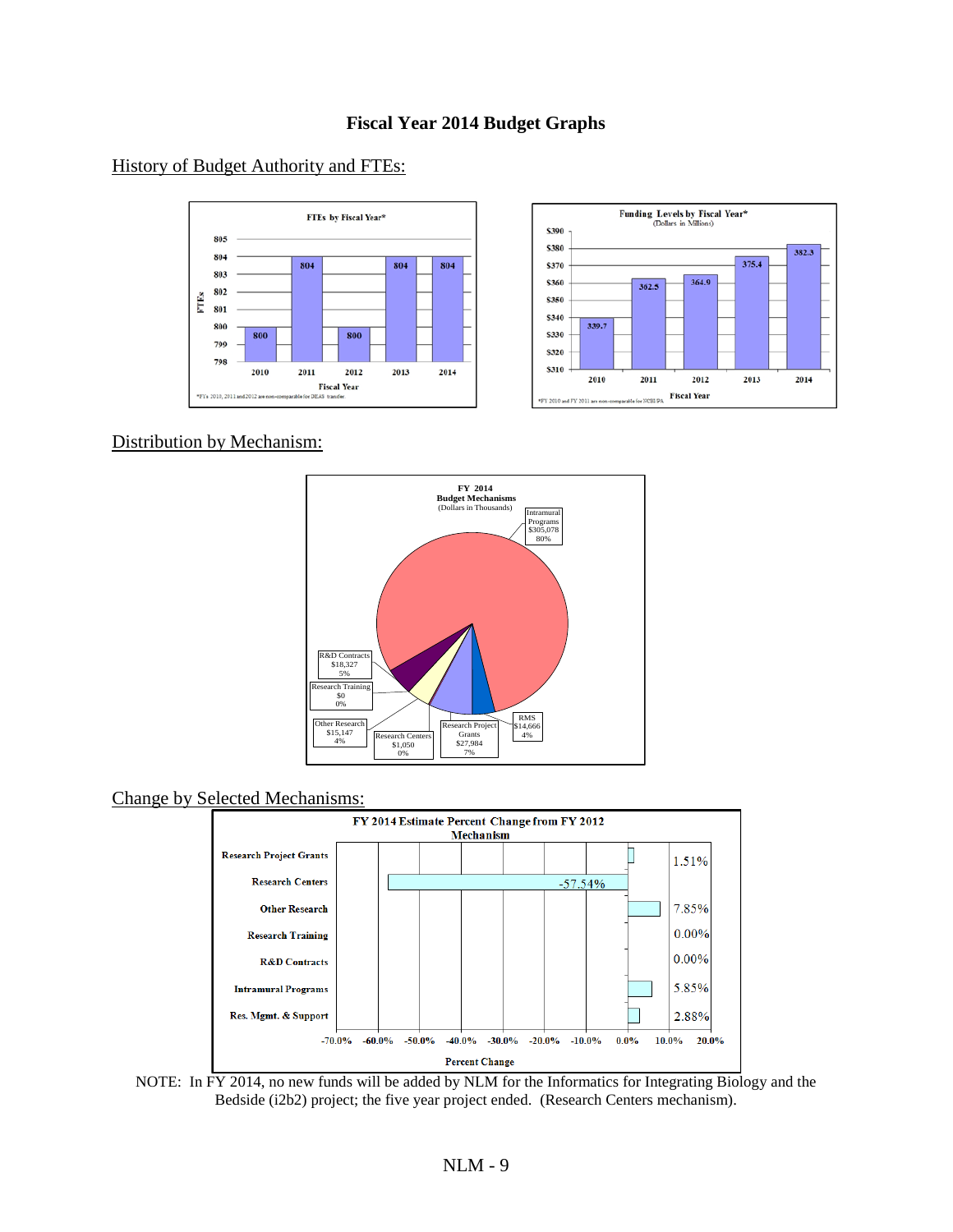#### **NATIONAL INSTITUTES OF HEALTH**

#### **National Library of Medicine**

#### **Budget Authority by Activity 1, 2** (Dollars in Thousands)

|                                                                         |             | <b>FY 2012</b><br><b>Actual</b> |             | FY 2013<br>CR |             | <b>FY 2014</b><br>$\mathbf{PB}$ |                  | Change vs.<br>FY 2012 |
|-------------------------------------------------------------------------|-------------|---------------------------------|-------------|---------------|-------------|---------------------------------|------------------|-----------------------|
| <b>Extramural Research</b><br>Detail:                                   | <b>FTEs</b> | <b>Amount</b>                   | <b>FTEs</b> | <b>Amount</b> | <b>FTEs</b> | <b>Amount</b>                   | <b>FTEs</b>      | Amount                |
| <b>Health Information for Health Professional</b><br>and Public (NN/LM) |             | \$12,182                        |             | \$12,182      |             | \$12,182                        |                  | \$0                   |
| <b>Informatics Infrastructure</b>                                       |             | 17,483                          |             | 18,416        |             | 17,191                          |                  | $-$ \$292             |
| <b>Informatics Research</b>                                             |             | 32,746                          |             | 31,813        |             | 33,135                          |                  | \$389                 |
|                                                                         |             |                                 |             |               |             |                                 |                  |                       |
| Subtotal, Extramural                                                    |             | \$62,411                        |             | \$62,411      |             | \$62,508                        |                  | \$97                  |
| <b>Intramural Programs</b>                                              | 701         | \$288,221                       | 701         | \$298,449     | 701         | \$305,078                       | $\boldsymbol{0}$ | \$16,857              |
| <b>Research Management &amp; Support</b>                                | 99          | \$14,255                        | 103         | \$14,545      | 103         | \$14,666                        | $\overline{4}$   | \$411                 |
| <b>TOTAL</b>                                                            | 800         | \$364,887                       | 804         | \$375,405     | 804         | \$382,252                       | 4                | \$17,365              |

 $^1$  Includes FTEs whose payroll obligations are supported by the NIH Common Fund.<br><sup>2</sup> Includes Transfers and Comparable Adjustments as detailed in the "Amounts Available for Obligation" table.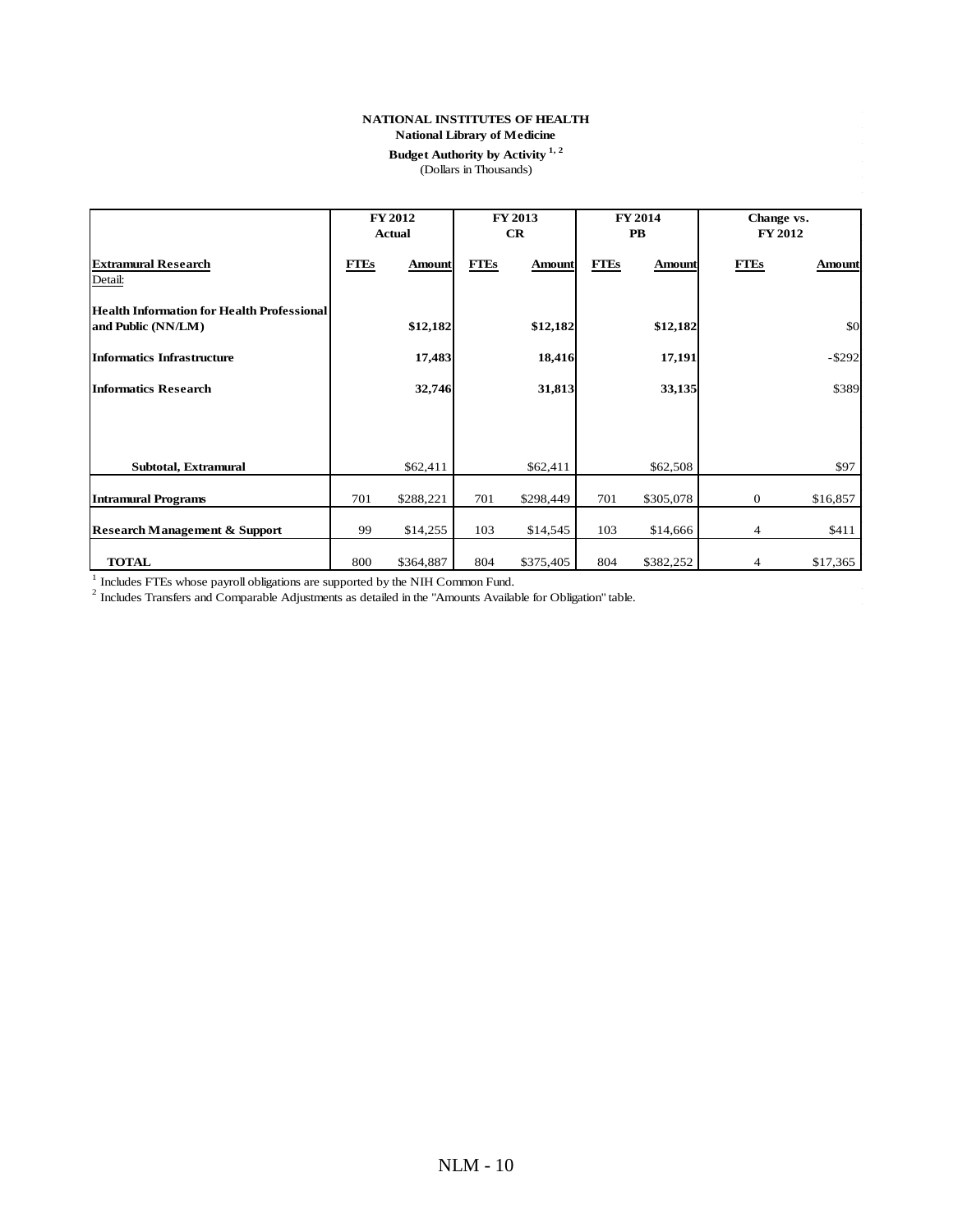**Authorizing Legislation** 

| Section 401(a)<br>Section 301<br>National Library of Medicine<br>Research and Investigation | 42 § 28 1<br>1758241 | Indefinite | \$375,405,000 | Indefinite |               |
|---------------------------------------------------------------------------------------------|----------------------|------------|---------------|------------|---------------|
|                                                                                             |                      |            |               |            |               |
|                                                                                             |                      | Indefinite |               | Indefinite | \$382,252,000 |
| Total, Budget Authority                                                                     |                      |            | \$375,405,000 |            | \$382,252,000 |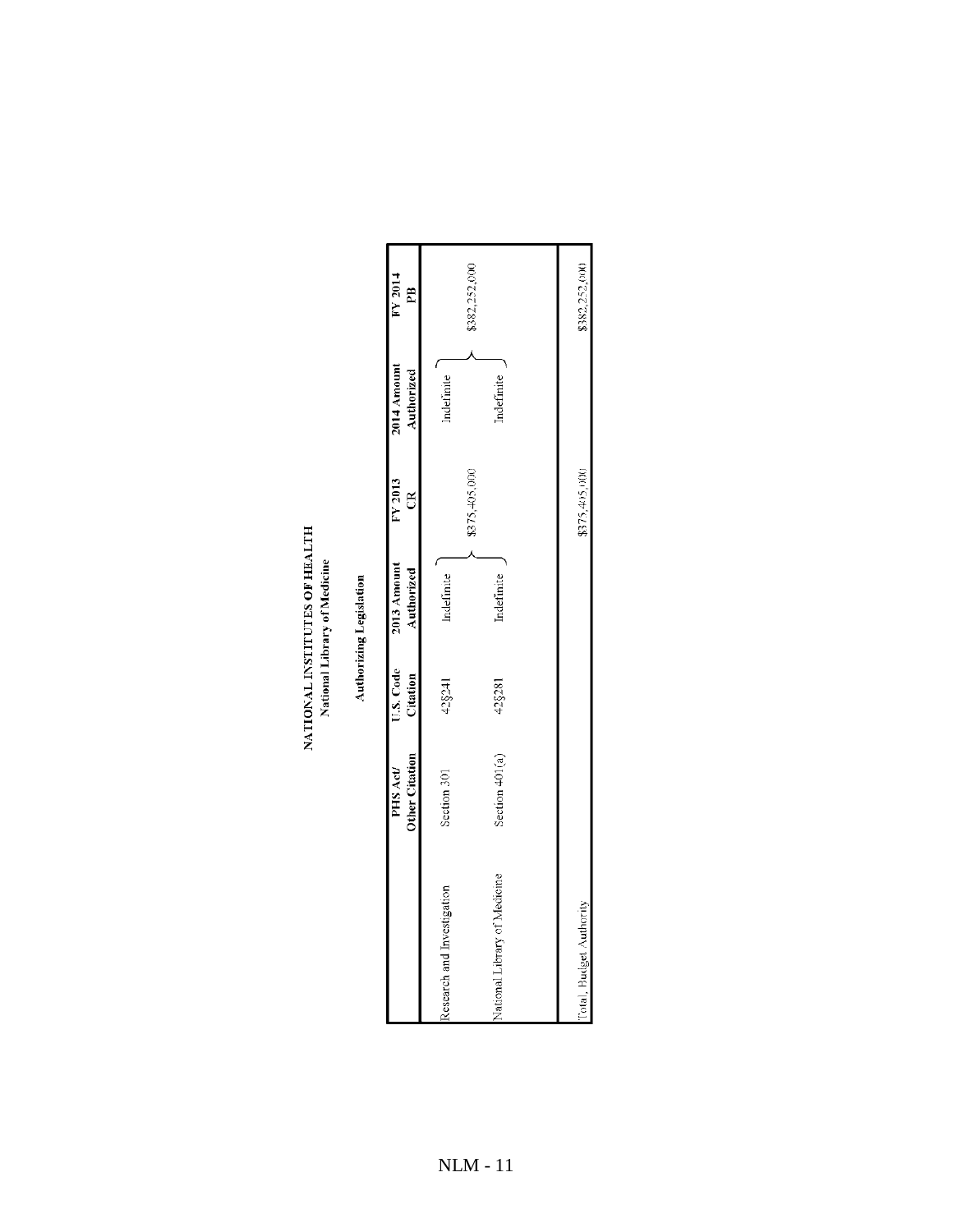### **Appropriations History**

| Fiscal       | <b>Budget Estimate to</b> |                 |                  |                 |
|--------------|---------------------------|-----------------|------------------|-----------------|
| Year         | Congress                  | House Allowance | Senate Allowance | Appropriation   |
| 2005         | \$316,947,000             | \$316,947,000   | \$316,900,000    | \$317,947,000   |
| Rescission   |                           |                 |                  | $(\$2,801,000)$ |
| 2006         | \$318,091,000             | \$318,091,000   | \$327,247,000    | \$318,091,000   |
| Rescission   |                           |                 |                  | $(\$3,181,000)$ |
| 2007         | \$313,269,000             | \$313,269,000   | \$315,294,000    | \$320,850,000   |
| Rescission   |                           |                 |                  |                 |
| 2008         | \$312,562,000             | \$325,484,000   | \$327,817,000    | \$326,669,000   |
| Rescission   |                           |                 |                  | $(\$5,707,000)$ |
| 2009         | \$323,046,000             | \$331,847,000   | \$329,996,000    | \$330,771,000   |
| Rescission   |                           |                 |                  |                 |
| Supplemental |                           |                 |                  | \$1,705,000     |
| 2010         | \$334,347,000             | \$342,585,000   | \$336,417,000    | \$339,716,000   |
| Rescission   |                           |                 |                  |                 |
| 2011         | \$364,802,000             |                 | \$364,254,000    | \$339,716,000   |
| Rescission   |                           |                 |                  | $(\$2,982,909)$ |
| 2012         | \$387,153,000             | \$387,153,000   | \$358,979,000    | \$338,278,000   |
| Rescission   |                           |                 |                  | $(\$639,345)$   |
| 2013         | \$372,651,000             |                 | \$381,981,000    |                 |
| Rescission   |                           |                 |                  |                 |
| 2014         | \$382,252,000             |                 |                  |                 |
|              |                           |                 |                  |                 |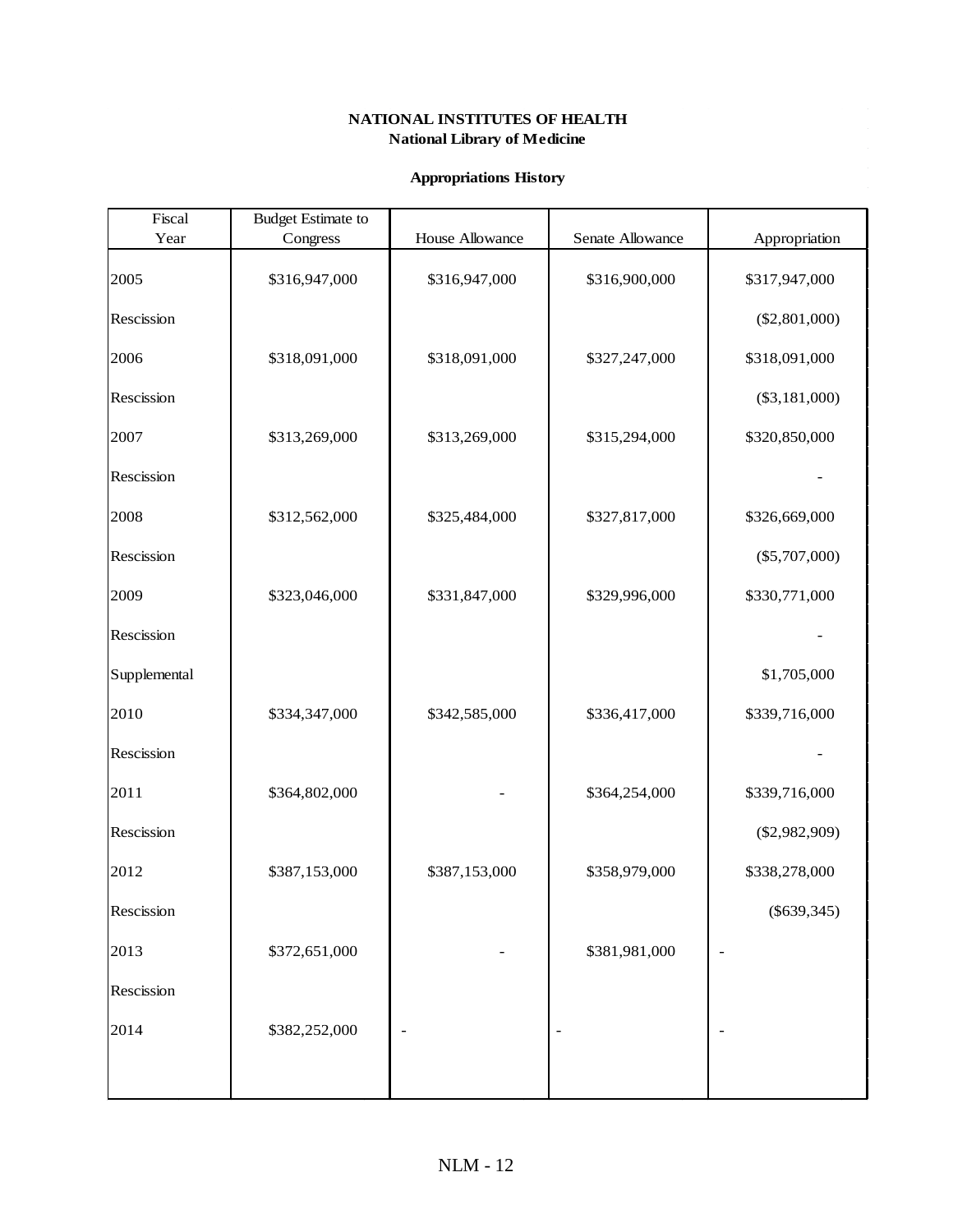## **Justification of Budget Request**

## *National Library of Medicine*

Authorizing Legislation: Section 301 and title IV of the Public Health Service Act, as amended.

Budget Authority (BA):

|      | FY 2012<br>Actual | FY 2013<br>CR | FY 2014<br>President's Budget | $FY$ 2014 +/-<br>FY 2012 |  |
|------|-------------------|---------------|-------------------------------|--------------------------|--|
| BA   | \$364,887,000     | \$375,405,000 | \$382,252,000                 | $+\$17,365,000$          |  |
| FTE. | 800               | 804           | 804                           | $+4$                     |  |

Program funds are allocated as follows: Competitive Grants/Cooperative Agreements; Contracts; Direct Federal/Intramural and Other.

## **Director's Overview**

The National Library of Medicine (NLM), the world's largest biomedical library:

- produces electronic information resources used billions of times each year by millions of scientists, health professionals, and members of the public;
- supports and conducts research, development, and training in biomedical informatics and health information technology; and
- coordinates a 6,000-member National Network of Libraries of Medicine that promotes and provides access to health information in communities across the U.S.

Through advanced information systems, a cutting-edge informatics research portfolio, and extensive partnerships, NLM plays a pivotal role in catalyzing and supporting the translation of basic science into new treatments, improved practice, useful decision support for health professionals and patients, and effective disaster and emergency preparedness and response.

NLM's advanced information systems disseminate an enormous range of information, including genetic, genomic, and biochemical data; images; published and unpublished research results; decision support resources; scientific and health data standards; informatics tools for system developers; and health information for the public. NLM describes and organizes information produced by government agencies, NIH-funded institutions, non-profit organizations, commercial publishers, and libraries. Scientists, health professionals, and the public can search or download much of this information directly from an NLM Web site, find it via an Internet search engine, or use an "app" that provides value-added access to NLM data. Thousands of commercial and non-profit system developers regularly use the applications programming interfaces that NLM provides to promote private sector innovation.

NLM's expanding databases of research results, scientific data, and high quality health information, coupled with the growing stores of standardized electronic health records, provide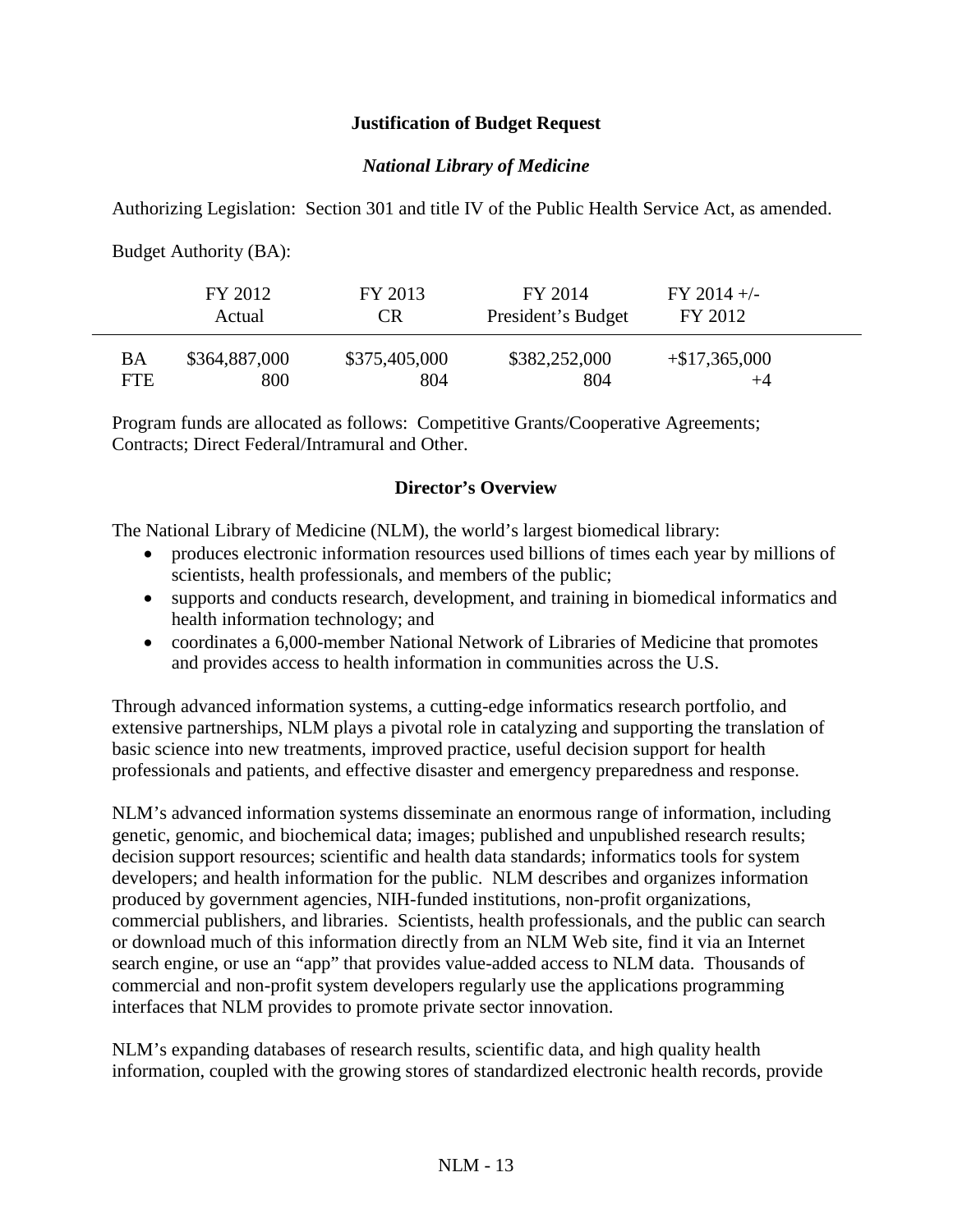extraordinary opportunities to increase understanding of disease, to identify new therapeutic avenues, and to speed the translation of such discoveries into improved health and health care.

# **Overall Theme: High Priorities for FY 2014**

# • **Theme 1: Today's Basic Science for Tomorrow's Breakthroughs**

High quality, cost-effective science builds upon evidence in previously published papers, uses existing scientific data effectively, and then produces more published evidence and data that in turn promote new science and new discoveries. NLM databases and systems promote scientific breakthroughs by playing a crucial role in all phases of this process. Scientists rely heavily on NLM's rapidly growing and richly linked databases and tools to identify, access, and analyze existing published papers and important sources of research data. Many also use NLM information systems to make publications and data resulting from their own research readily available to the scientific community.

In intramural research divisions and through extramural grants, NLM actively conducts and supports advanced research in information storage, indexing, and retrieval. NLM also funds the development of computational tools and methods for analysis of publications, scientific data, electronic health records, and images. In addition, NLM supports research on human interaction with biomedical information.

NLM's National Center for Biotechnology Information (NCBI) has been a focal point for "Big Data" in biomedicine for decades. NCBI is a leader in organizing and providing rapid access to massive amounts of genetic sequence data from evolving high-throughput sequencing technologies. NCBI serves more than 25 terabytes of biomedical data to more than 2.7 million users every day, drawing on massive data archives. Some of the largest datasets, such as those from NIH's 1000 Genomes Project, are also available in the cloud. This allows faster access and analysis by researchers who are otherwise hampered by insufficient bandwidth or computing power.

Although immense quantities of data are available from NLM and other accessible sources, vast amounts of complex digital data resulting from NIH-funded research remain relatively hidden in the individual labs that generated them. In 2014, NLM will contribute to NIH-wide efforts to improve access to additional categories of NIH-funded scientific data.

# • **Theme 2: Translational Science**

Clinical trials are critical to the translation of research results into effective treatments. NLM's ClinicalTrials.gov is the world's most comprehensive trial registry, with more than 140,000 studies. The picture it provides of current trends in trial design, size, focus, and methods can help to identify opportunities for innovations in translational science. Due to requirements in the 2007 Food and Drug Administration Amendments Act, ClinicalTrials.gov now includes summary results data for thousands of trials of drugs and devices. As the only public source of results data for some trials, ClinicalTrials.gov enhances transparency of research involving human subjects.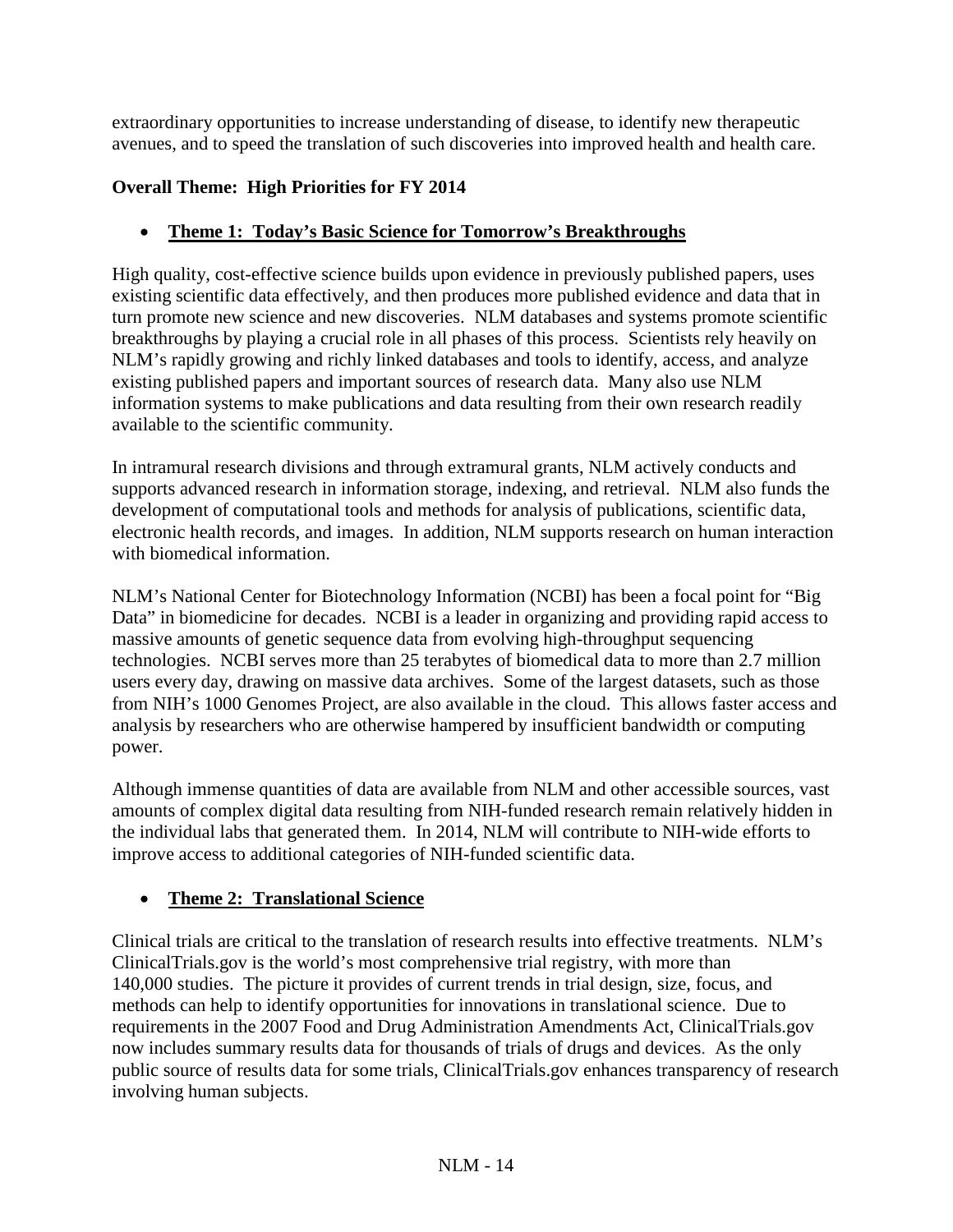With FDA, academia, and the private sector, NLM's NCBI is creating a public database of the gene sequences of 100,000 bacteria known to cause foodborne outbreaks. Access to these genomes will speed identification of the bacteria involved in specific outbreaks and facilitate development of tests to aid diagnosis and treatment of people affected.

NLM grants support informatics research that contributes to translational science, particularly relating to secondary use of electronic health data in biomedical research. This includes methods for patients to share personal health data for research studies; mining health records to identify possible participants for new clinical trials; and creating virtual 'research cohorts' to speed clinical research and lower the costs. NLM's intramural research program on personal health records builds on more than two decades of work on standard terminologies in the Unified Medical Language System. Researchers explore methods to help people to use evidence to manage their own health, convey information to their health care teams, and generate standardized data to speed scientific discovery.

# • **Theme 3: Recruiting and Retaining Diverse Scientific Talent and Creativity**

NLM offers training at many career stages and focuses on diversity in recruitment through participation in college programs for minority students. NLM also offers formal postdoctoral training within the NIH Intramural Research Program, with a strong emphasis on recruitment of women and minority candidates for research fellows. In FY 2012, nearly 100 intramural participants received training. They conducted research on a broad range of topics related to clinical health records, the biomedical literature, and computational biology. Topics included 3- D image processing, biomedical ontology and terminology, information retrieval, personal health records, de-identification of medical records, genome sequence analysis, population genetics, literature-based discovery, natural language processing, pill identification, semantic web, and disaster management systems.

Overall Budget Policy**:** The FY 2014 President's Budget request is \$382.252 million, an increase of \$17.365 million or 4.8 percent over the FY 2012 Actual Level. Increased funding in FY 2014 will be devoted to processing and organizing the deluge of new scientific data resulting from NIH-wide investments in high throughput technologies by NLM's National Center for Biotechnology Information. NLM's highest priority is maintaining the quality and integrity of the Library's national collection of biomedical information and its many heavily used electronic databases. NLM's intramural program focuses on building and providing access to these essential services and comprises 79.8 percent of the NLM budget request. Funds for extramural grants increase by \$0.097 million in FY 2014 and the Library will continue to support the National Network of Libraries of Medicine and its role in improving U.S.-wide access and use of health information in communities across the nation; to support pre- and post-doctoral informatics research training and career transition for its trainees; to foster special projects that disseminate information to reduce health disparities; to support scholarship in the history and philosophy of biomedicine and ethics; and to invest in new investigators and competing RPGs through informatics research grants.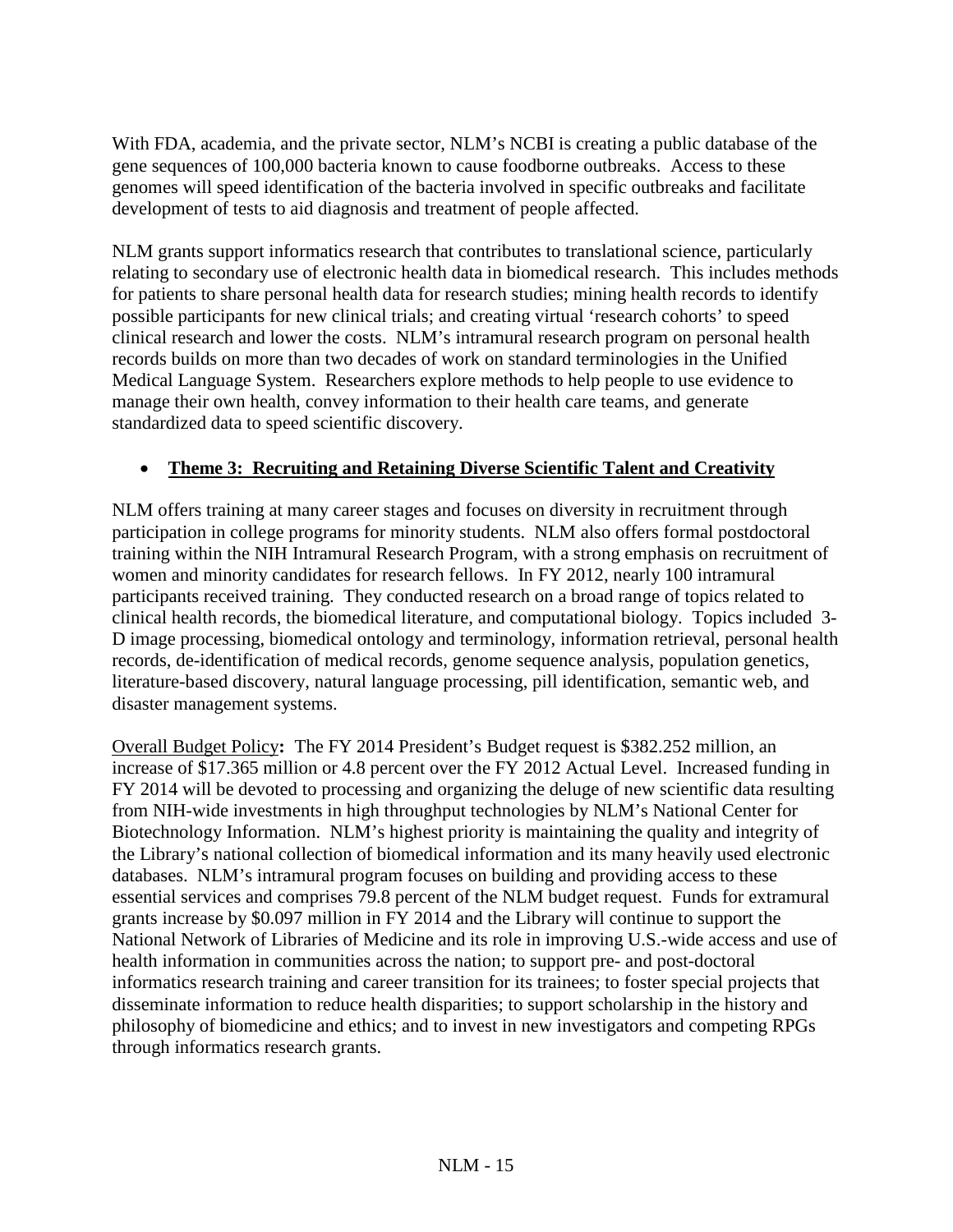Funds are included in R&D contracts to support trans-NIH initiatives, such as the Basic Behavioral and Social Sciences Opportunity Network (OppNet).

## **Program Descriptions and Accomplishments**

## **Intramural Programs**

NLM's intramural programs acquire, organize, preserve, and provide access to the world's biomedical literature, no matter the medium. NLM serves as a leading resource for molecular biology, genomic, and clinical trials information. It also provides information services on toxicology, disaster preparedness, and environmental health. Intramural research addresses standards, systems, technologies, and networks for information access by scientists, health professionals, patients, and the general public.

*Delivering Reliable, High Quality Biomedical and Health Information Services:*At the core of NLM is the world's largest, continually expanding collection of biomedical literature, along with associated online databases. NLM creates a broad array of authoritative databases for health professionals, scientists, the public, and the librarians and information specialists who serve them. NLM also develops and uses sophisticated information systems to support the complex operations necessary to acquire, describe, index, and provide rapid access to materials in its collections. Special attention is given to developing systems to build and refine electronic databases and services for many different audiences.

In FY 2012, NLM greatly expanded the quantity and range of high quality information readily available to scientists, health professionals, and the general public. Major advances in scientific data access included:

- growth in ClinicalTrials.gov which now includes more than 140,000 registered studies and summary results for more than 8,000 trials, including many not available elsewhere;
- expansion of NCBI's Entrez system, an integrated collection of some 40 databases and about 700 million records of molecular and genomic data;
- coordination with NIH institutes for deposition of high-throughput genomic sequencing data from projects they fund;
- development of ClinVar and other new resources that house the growing body of data relating to genetic variation;
- continued support for PubChem, an archive of chemical and biological data from the NIH Molecular Libraries Roadmap initiative and 200 outside organizations; PubChem now contains information on more than 35 million unique chemical structures and more than six million bioassays;
- continued growth of the database of Genotypes and Phenotypes (dbGaP), which connects individual-level genomic data with individual-level clinical information, protecting the confidentiality of participant data via a controlled access system; and
- expansion of the Gene Expression Omnibus database, which has added data from thousands of epigenomic studies.

NLM also continued to expand access to biomedical literature. More than 760,000 journal articles were indexed for PubMed/MEDLINE, NLM's most heavily used database, which contains more than 22 million references to articles in the biomedical and life sciences journals.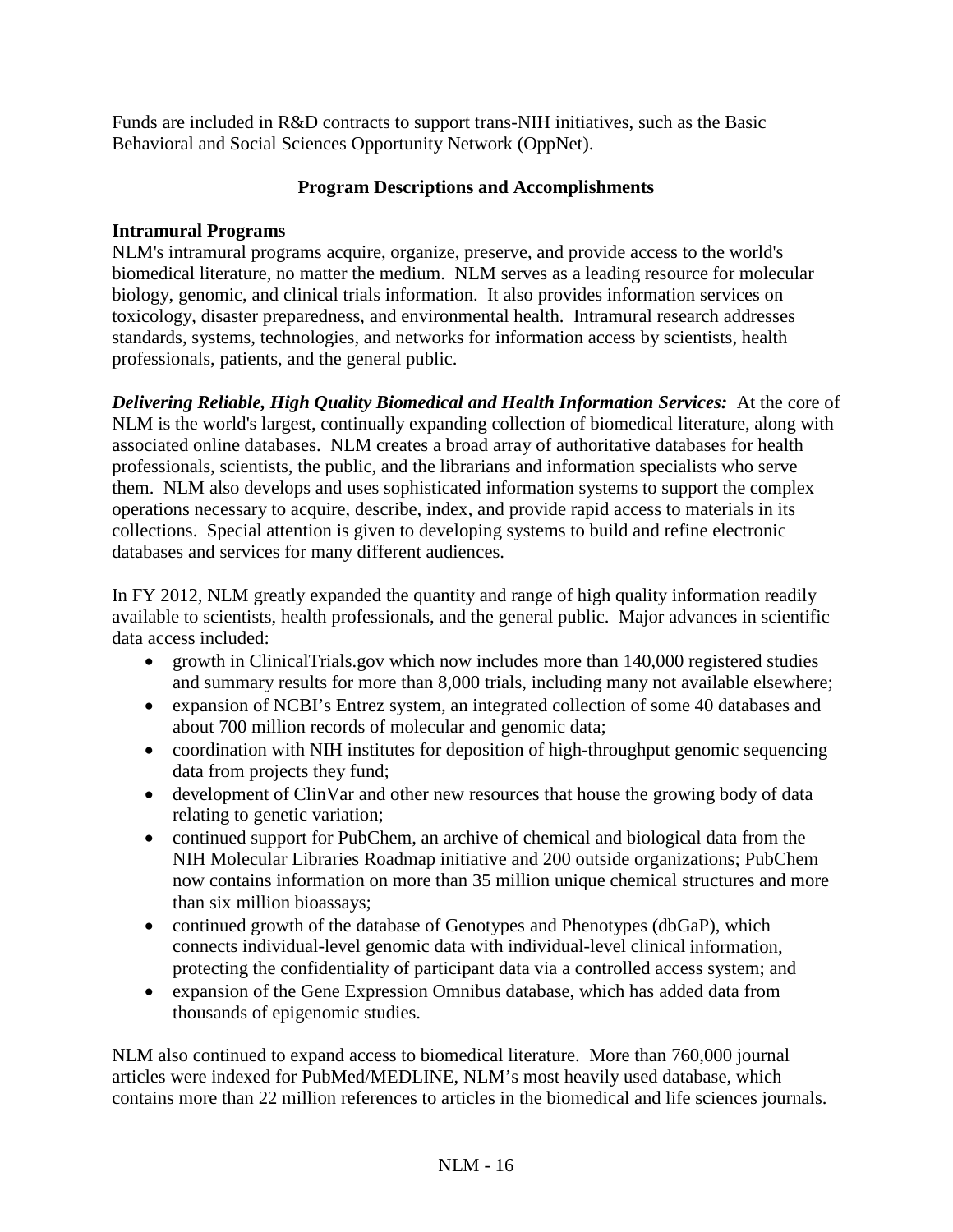The PubMed Central<sup>®</sup> digital archive now provides public access to the full-text versions of more than 2.5 million research articles, including those produced by NIH-funded researchers. NLM added thousands of full-text clinical evidence reports and other effectiveness studies to its electronic books database and featured this content in PubMed Health.



NLM also expanded the content and diversified access to its consumer health information resources, including the highly popular MedlinePlus.gov site, with new mobile Web sites and "apps." The Library continued to be a leading player in social media amongst HHS agencies with active Facebook, Twitter, and YouTube accounts, including the very popular [medlineplus4you](http://twitter.com/medlineplus4you) on Twitter, and sending out daily updates to a combined audience of nearly 130,000 followers. NLM was ranked as one of the top three most liked, most followed, and most mentioned organizations amongst small government agencies with social media accounts.

Budget Policy: The FY 2014 President's Budget estimate for delivering reliable, high quality biomedical and health information services is \$121.844 million, an increase of \$1.136 million or 0.9 percent over the FY 2012 Actual level of \$120.708 million. In FY 2014, the Library will concentrate on maintaining its current level of services and its most heavily used resources, including Medline/PubMed and PubMed Central®, which provide critical access to published biomedical research results worldwide. Another key service, MedlinePlus, contains a wide range of information written and formatted for consumers. Keeping MedlinePlus current with new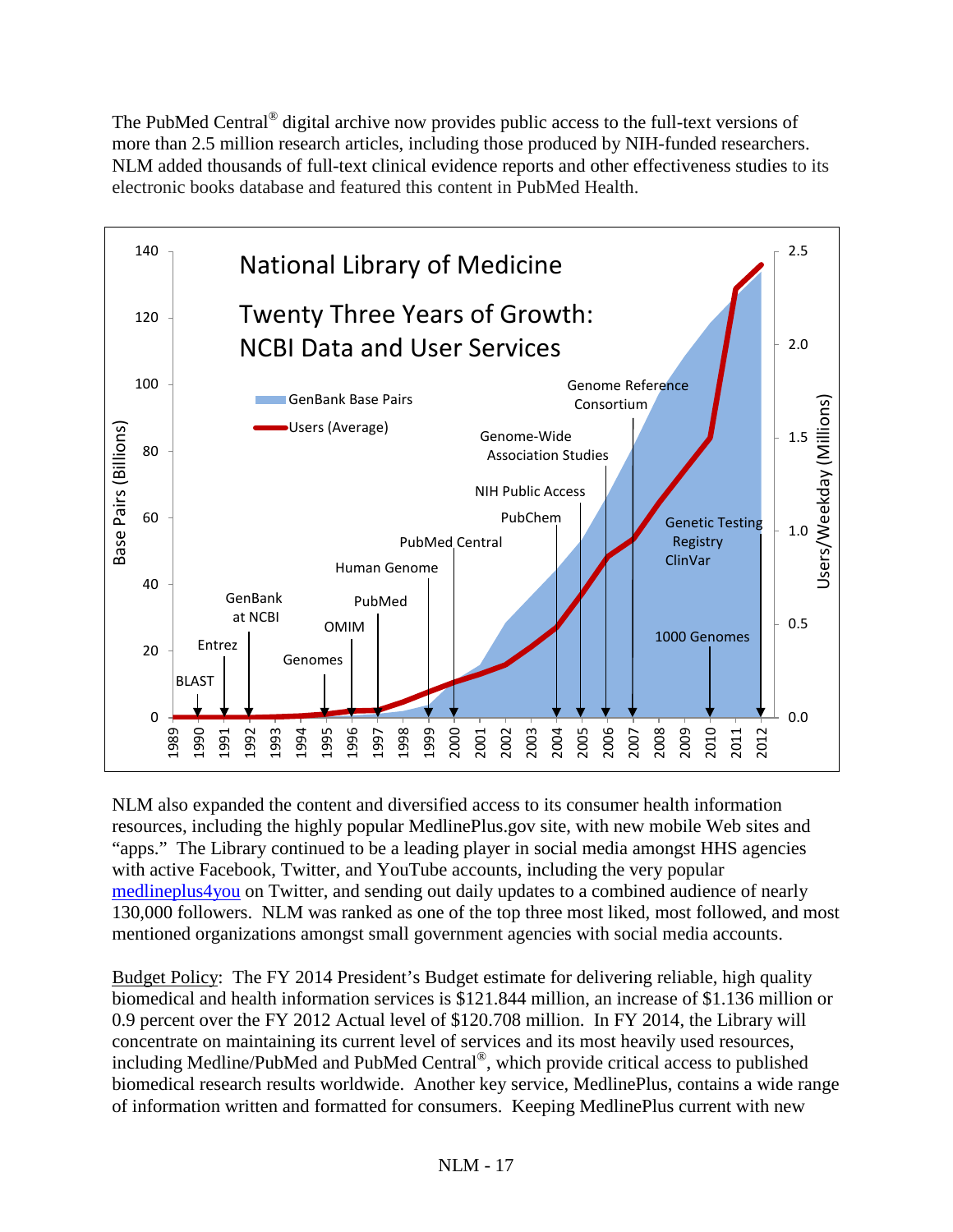information (in English, Spanish, and other languages) from NIH and other reliable sources is a high priority in FY 2014. NLM will continue to maintain ClinicalTrials.gov in FY 2014 to accommodate increasing submissions of summary results in accordance with the Food and Drug Administration Amendments Act of 2007.

### **Program Portrait: Standards for Interoperable Electronic Health Records**

FY 2012 Level: \$15.7 million FY 2014 Level: \$15.7 million Change: \$0 million

In close collaboration with the Office of the National Coordinator for Health Information Technology (ONC), within HHS, NLM provides ongoing funding for the clinical terminologies designated as U.S. standards for meaningful use of electronic health records (EHRs) and health information exchange. NLM's support allows these standards to be updated regularly to reflect new drugs, tests, and changes in biomedical knowledge and health practice — and also allows them to be used free-of-charge in U.S. systems that support health care, public health, and biomedical research. NLM produces and maintains a growing number of convenient vocabulary subsets to help EHR developers and users transition to use vocabulary standards, including subsets of frequently encountered patient problems, frequently ordered tests, and medications currently available in the U.S. market. In FY 2012, NLM worked with the ONC, the Centers for Medicare and Medicaid Services, the HHS Office of the Secretary, and others to provide authoritative access to the standard vocabulary components of clinical quality measures. The inclusion of standard terminology in EHRs enables more effective clinical decision support by making it easier to link information in a patient's record to the knowledge relevant to that record. In FY 2012, additional improvements to NLM's MedlinePlus Connect service expanded its utility to EHR vendors seeking to fulfill explicit requirements for Meaningful Use by connecting their products directly to NLM's high quality information relevant to a patient's problems, medications, and test results. Standardized EHRs are also an important source of data for cost-effective clinical and translational research. In 2012, NLM continued its work to facilitate the use of standard clinical terminology in international genomic research databases and in common data elements and patient assessment instruments used in NIH and HHS-funded comparative effectiveness and clinical research. NLM's Unified Medical Language System (UMLS) resources provide essential infrastructure for advanced clinical decision support by connecting standard clinical terminologies to billing codes and more than 120 other important biomedical vocabularies, such as those used in information retrieval and gene annotation. By linking the many different terms used to represent the same concepts and by providing associated natural language processing programs, NLM's UMLS resources help computer programs interpret biomedical text correctly. These resources are heavily used in NIH-funded research; in commercial products and developments, including IBM's Watson question answering system; and in many electronic information services, including those produced by NLM.

*Promoting Public Awareness and Access to Information:* The NLM has extensive outreach programs to enhance awareness of NLM's diverse information services among biomedical researchers, health professionals, librarians, patients, and the public. To improve access to high quality health information, NLM works with the National Network of Libraries of Medicine and has formal partnerships such as Partners in Information Access for the Public Health Workforce and the Environmental Health Information Outreach Partnership with Historically Black Colleges and Universities, tribal colleges, and other minority serving institutions. In FY 2012, dozens of community-based projects were funded across the country to enhance awareness and access to health information and to address health literacy issues. As part of its outreach efforts, NLM also continually solicits feedback from users on how existing resources can be improved.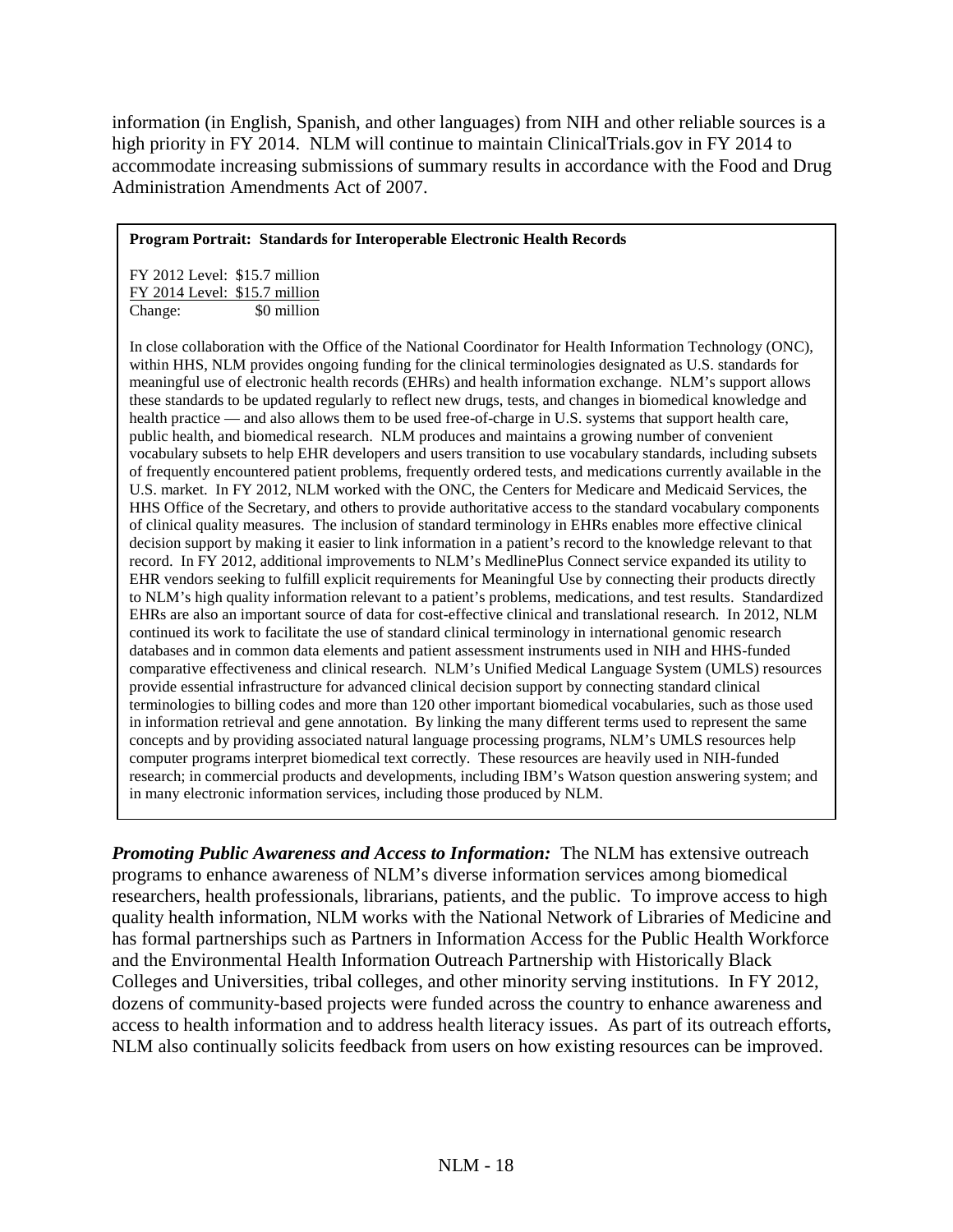NLM also fosters informal community partnerships and uses exhibitions, the media, and new technologies in its efforts to reach underserved populations and to promote young people's interest in careers in science, medicine, and technology. In 2012, NLM held a number of special events associated with its major exhibition, *Native Voices: Native Peoples' Concepts of Health and Illness,* as part of its outreach efforts to populations that suffer from serious health disparities. Many video interviews used in the exhibition were developed in response to Congressional interest in ensuring documentation and awareness of traditional Native Hawaiian healing practices. NLM continues to expand its successful traveling exhibitions program as another means of enhancing access to the Library's services and promoting interest in careers in science and medicine in communities across the country. Examples include the highly popular *Harry Potter's World: Renaissance Science, Magic, and Medicine*; *Life and Limb: The Toll of the Civil War,* and *Opening Doors: Contemporary African American Academic Surgeons.*

With assistance from other NIH components and outside partners, NLM continues to increase the distribution of the *NIH MedlinePlus* magazine, and its Spanish counterpart, *NIH Salud*. The magazine, which is also available online in Spanish and English, is distributed to doctors' offices, health science libraries, the Congress, the media, federally supported community health centers, select hospital emergency and waiting rooms, and other locations where the public receives health services nationwide. This past year, NLM and NIH continued to partner with the National Hispanic Medical Association, the American Diabetes Association, the Peripheral Arterial Disease Coalition, among others, to extend the distribution of the magazine to the audiences they serve. Depending on partners for each issue, between 300,000 and 600,000 copies of the quarterly magazine are distributed and reach more than five million readers across America.

Budget Policy: The FY 2014 President's Budget estimate for promoting public awareness and access to information is \$5.537 million, the same as the FY 2012 Actual level. In FY 2014, NLM will continue its outreach programs with a special emphasis on those aimed at underserved and minority populations. As recommended by its 2006-2016 Long Range Plan, NLM will develop and test innovative outreach methods, including infrastructure improvements (for example, PDAs, intelligent agents, and network techniques) to "enable ubiquitous health information access in homes, schools, public libraries, and work places." Also as recommended in the Plan, the Library will continue to use its major historical exhibitions as a means for improving science and health literacy and promoting interest in biomedical careers, as well as increasing awareness and use of NLM information services.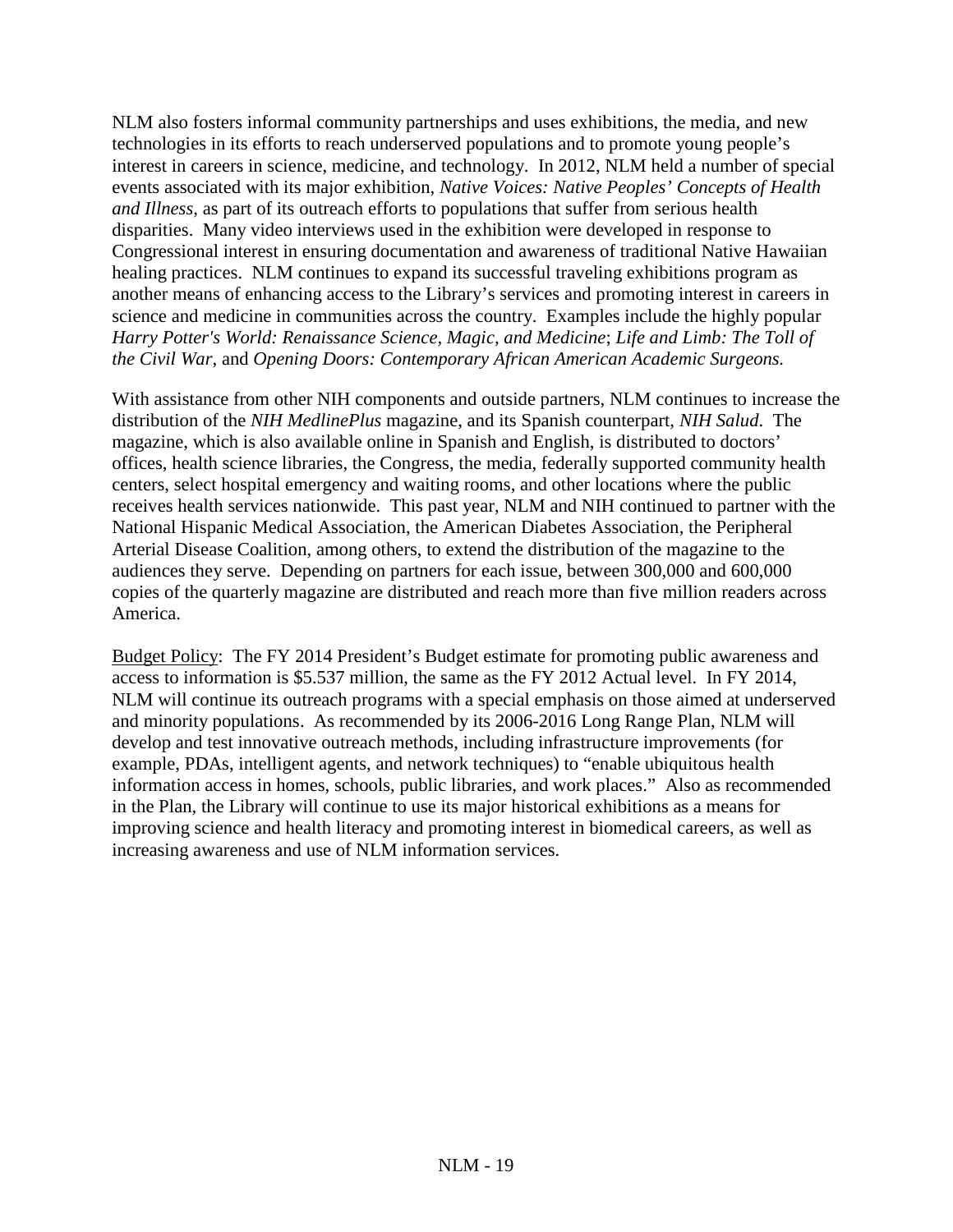### **Program Portrait: Quality Health Information for Disaster Management**

FY 2012 Level: \$3.2 million FY 2014 Level: \$3.2 million Change: \$0 million

From superstorms to earthquakes and oil spills, managing disasters requires managing information. NLM's Disaster Information Management Research Center (DIMRC) develops innovative tools, resources, and expertise in disaster information management to assist with the Nation's preparedness, response, recovery, and risk reduction efforts. Tools such as Wireless Information System for Emergency Responders (WISER), Radiation Emergency Medical Management (REMM), and Chemical Hazards Emergency Medical Management (CHEMM) assist emergency responders in managing hazardous materials and chemical, biological, radiological, and nuclear events. With nearly 500,000 downloads worldwide, these mobile apps and tools provide emergency responders and other disaster personnel with quick and easy access to tailored information for decision-making. NLM also worked with the HHS Assistant Secretary for Preparedness and Response to design the first interactive All-Hazards Plan to manage the federal medical and public health response to disasters. It was first used for Hurricanes Isaac and Sandy.

With the modification of the Stafford Act to include libraries as critical infrastructure following disasters, ensuring that library staff is ready to assist the disaster workforce and the general public is extremely important. NLM and the Medical Library Association developed specialized training, leading to a certificate in disaster information management. The Emergency Access Initiative, a partnership among NLM, the National Network of Libraries of Medicine (NN/LM), and the Professional/Scholarly Publishing Division of the Association of American Publishers and other publishers, provides temporary free access to medical books and articles during times of disaster. The NN/LM has also developed a toolkit and cooperative agreements to assist medical libraries in their response to disasters.

NLM is a member of the Bethesda Hospitals' Emergency Preparedness Partnership (BHEPP), a privatefederal-military partnership developed to assist in the management of a medical surge in a disaster. NLM developed numerous patient management and communication tools to aid in disaster response, including an HHS award-winning electronic patient tracking and management system that includes a digital pen used in patient triage, a radio frequency identification (RFID) system to tag patients and monitor their position within and between the partner hospitals, and a patient data exchange to seamlessly exchange patient information among partner hospitals, a family reunification system, and a virtual training platform.

*Developing Advanced Information Systems, Standards and Research Tools:*The NLM's advanced information services have long benefitted from its intramural research and development (R&D) programs. The Library has two organizations that conduct advanced R&D on different aspects of biomedical informatics — NCBI and the Lister Hill National Center for Biomedical Communications (LHC).

NCBI, created in 1988, conducts R&D on the representation, integration, and retrieval of molecular biology data and biomedical literature, in addition to providing an integrated, genomic information resource consisting of more than 40 databases for biomedical researchers at NIH and around the world. NCBI's development of large-scale data integration techniques with advanced information systems is key to its expanding ability to support the accelerated pace of research made possible by new technologies such as next-generation DNA sequencing, microarrays, and small molecule screening. As one of the world's largest repositories of DNA sequence information, NCBI's services for access to these data, all of which are linked to the scientific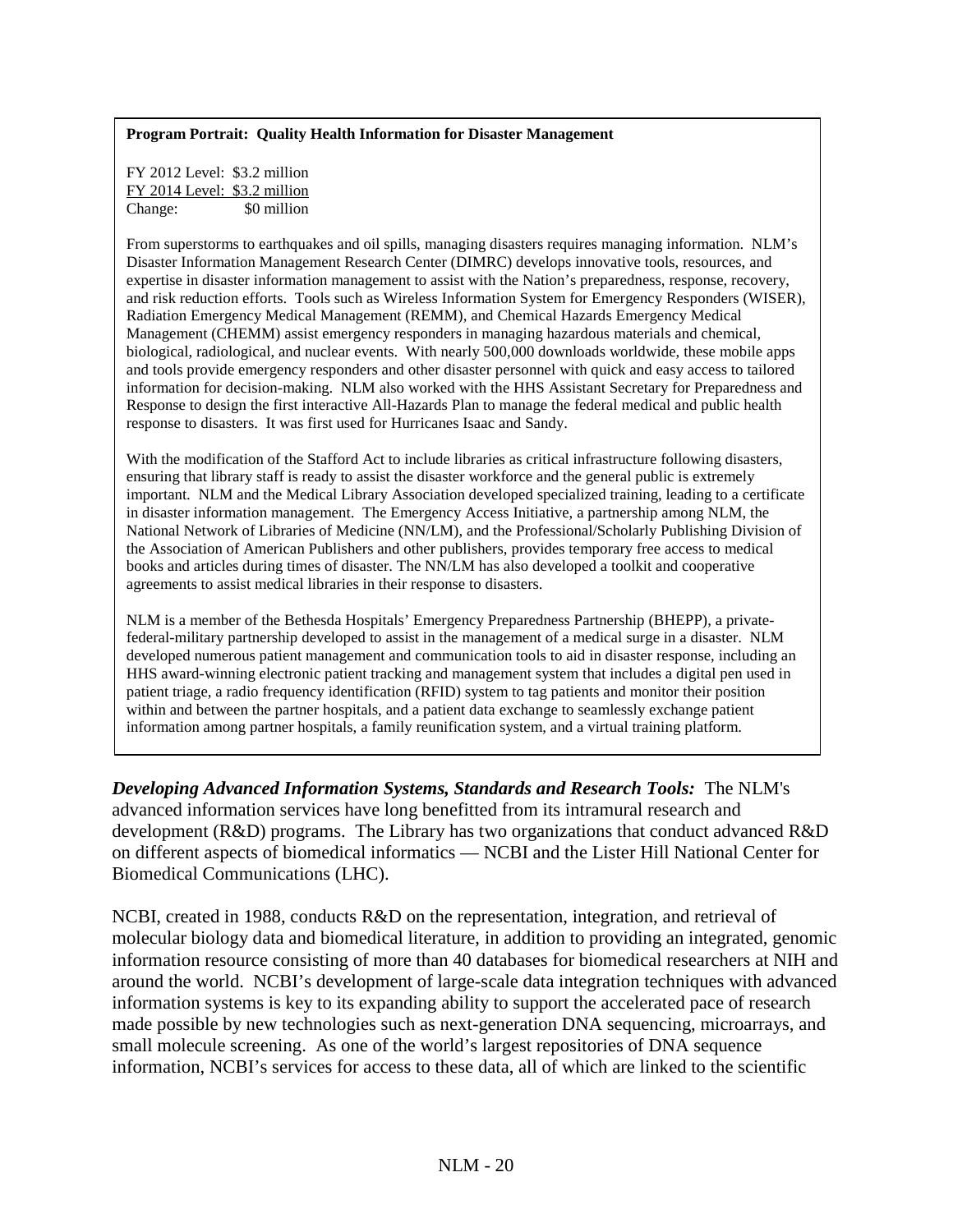literature, provide the foundation for researchers to accelerate the rate of discovery and facilitate the translation of basic science into new diagnostics and treatments.

LHC, established in 1968, conducts and supports research in such areas as the development and dissemination of health information technology standards; the dissemination, processing, and use of high quality imagery; medical language processing; high-speed access to biomedical information; and advanced technology for emergency and disaster management.

Imaging tools developed by LHC, including those designed to use with Visible Human Project data, are integral to medical training programs across the country and have also been incorporated into commercial medical imaging technologies. The Insight ToolKit (ITK), an NLM-funded, publicly available, open-source software package for high-dimensional (3D, 4D, and higher) data processing, has been providing a software foundation for biomedical image research and commercial product development for over a decade. In 2012, an NLM-funded team of academic and industry researchers completed work on a project to accelerate and enhance ITK to take advantage of new graphics processing hardware and the latest software development approaches. LHC is also leading the development of OpenI (pronounced "open eye"), a novel system that enables image-based searches of the biomedical literature. In addition to the usual text-based search terms, users can create search queries that incorporate elements such as radiographic images, photographs of organs, sketches, graphs, or charts. OpenI indexes both textual and image-based features from the collection of 250,000 open access articles and one million illustrations in the PubMed Central® database. The first production-quality system of its kind in the biomedical domain, OpenI is able to support searches of vast multimedia collections.

Through its intramural programs, NLM has been a leader in natural language understanding and biomedical text mining research over the past two decades, developing and sharing innovative algorithms, resources, and tools, including the UMLS, MetaMap, Medical Text Indexer (MTI), and SemRep. This research has been applied to indexing, information retrieval, question answering, and literature-based discovery. For example, MTI plays a crucial role in the Indexing Initiative Project that uses language-based and machine learning methods for automating the indexing MEDLINE citations at NLM. The output of SemRep's semantic analysis algorithms is used in the development of clinical guidelines. There is growing evidence of the utility of text mining techniques in the clinical domain; for example, combining genotype information with phenotype information extracted from electronic medical records has proven to be a viable, costeffective way to study the relationship between genome-wide genetic variation and common human traits.

NLM is expanding text mining research activities in support of literature and clinical text processing. This effort involves (1) developing methods specially adapted to clinical narratives; (2) refining existing methods for more effective support of NLM library services; (3) developing health-related question answering applications; and (4) adapting tools to high-throughput processing of the vast amount of text in electronic health records and large repositories of biomedical articles ("big data"). LHC has many joint research activities with other NIH components and federal agencies, including the NIH Clinical Center, the National Cancer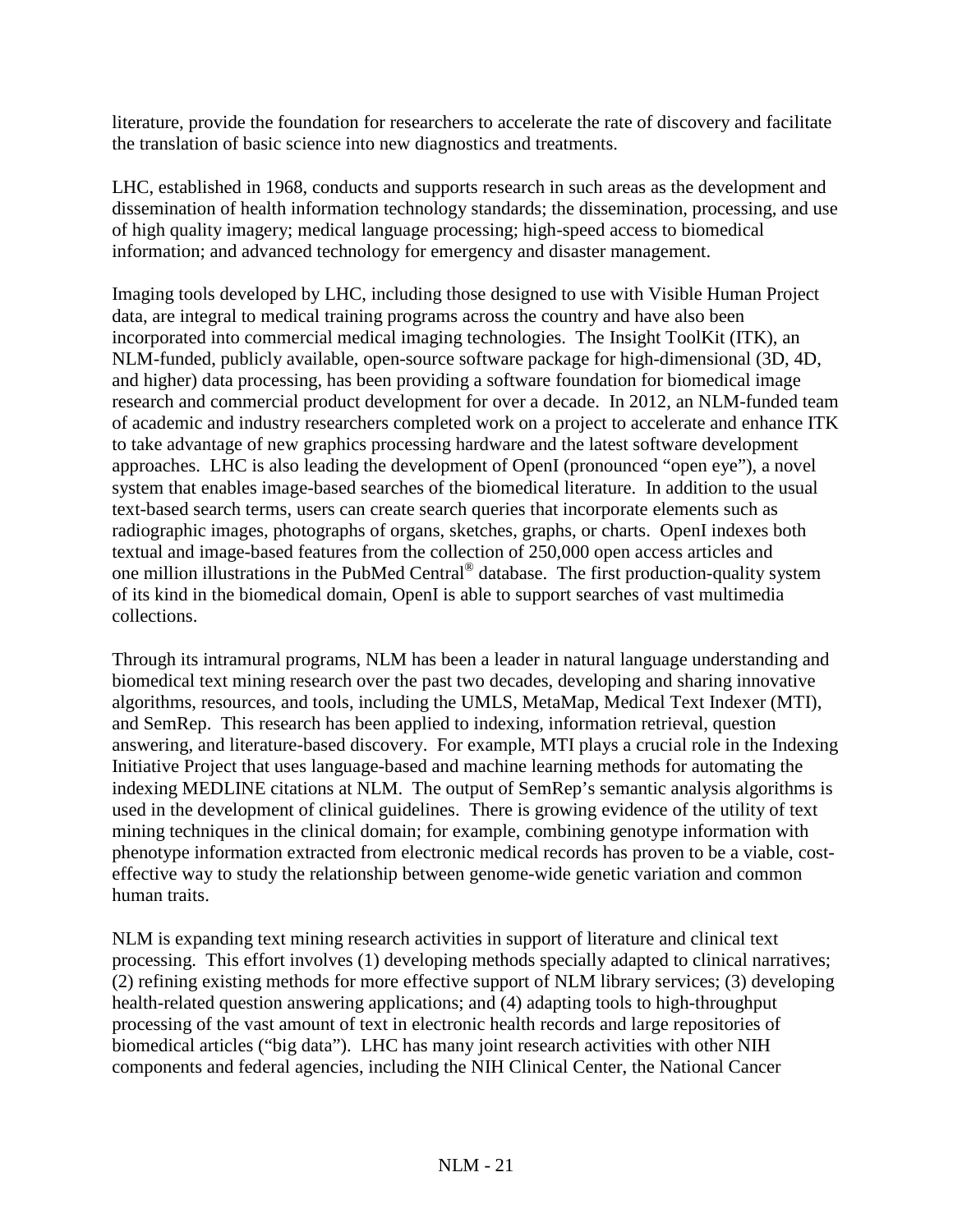Institute, the Centers for Disease Control and Prevention's National Center for Health Statistics, the Centers for Medicare and Medicaid Services, and the Department of Veterans Affairs.

In addition to its ground-breaking research in natural language processing and medical image processing, LHC has also made advances that will facilitate health information exchange and meaningful use of EHRs. LHC researchers have developed algorithms for validating vocabulary components of electronic quality measure specifications and analyzed frequency data from multiple health care organizations to produce manageable subsets of large standard clinical vocabularies. They have also developed effective techniques for mapping clinical vocabularies to administrative code sets and have established partnerships to test the use and impact of personal health records.

NLM's Personal Health Record (PHR) project aims to help individuals manage health care for themselves and their families. As a R&D project, the PHR serves as a test-bed for providing patient-specific consumer education information, validating and improving NLM clinical vocabularies, studying consumers' use of PHR systems, and studying the potential of PHR-based educational reminder systems to improve prevention. It is also being investigated as a potential vehicle for gathering patient information during clinical trials. The PHR supports the entry and tracking of key measurements, test results, prescriptions, problems, immunizations, and future health appointments. The PHR automatically assigns codes to the medications, observations, and problems as users enter them. These codes come from national vocabulary standards that are supported or developed by NLM, e.g., Logical Observation Identifiers Names and Codes (LOINC), RxNorm, and Systematized Nomenclature of Medicine - Clinical Terms (SNOMED CT). The strong use of vocabulary standards in the NLM PHR enables many computergenerated features such as personalized reminders, automatic calculation of health measures, and direct links to information sources such as MedlinePlus. Standards will also enable the direct importing of the consumer's own data from clinical sources.

Budget Policy: The FY 2014 President's Budget estimate for developing advanced information systems, standards and research tools is \$177.697 million, an increase of \$15.721 million or 9.7 percent from the FY 2012 Actual level of \$161.976 million. The additional funds will be used by NCBI and will take the place of the funds that are now obtained from other NIH sources in order to process the enormous quantities of data emanating from new NIH-funded sequencing, microarray, and small molecule screening technologies. In accordance with its 2006-2016 Long Range Plan, NLM's research divisions will engage in critical R&D projects that are important to today's scientific community and that will have even greater influence in the future. In addition to NCBI's trans-NIH collaborations, other NLM intramural researchers will continue to improve access to clinical trials data; to pursue disaster management information research in partnership with the NIH Clinical Center, the Department of Defense, and Suburban Hospital; to develop advanced imaging tools for cancer diagnosis in cooperation with the National Cancer Institute; and to work with NIH-funded Clinical and Translational Research Centers on health data standardization issues. The Library will continue to serve as an HHS coordinating center for standard clinical vocabularies; to support, develop, or license for U.S.-wide use key clinical vocabularies, including SNOMED CT®; and to develop and test tools and subsets to promote meaningful use of electronic health records.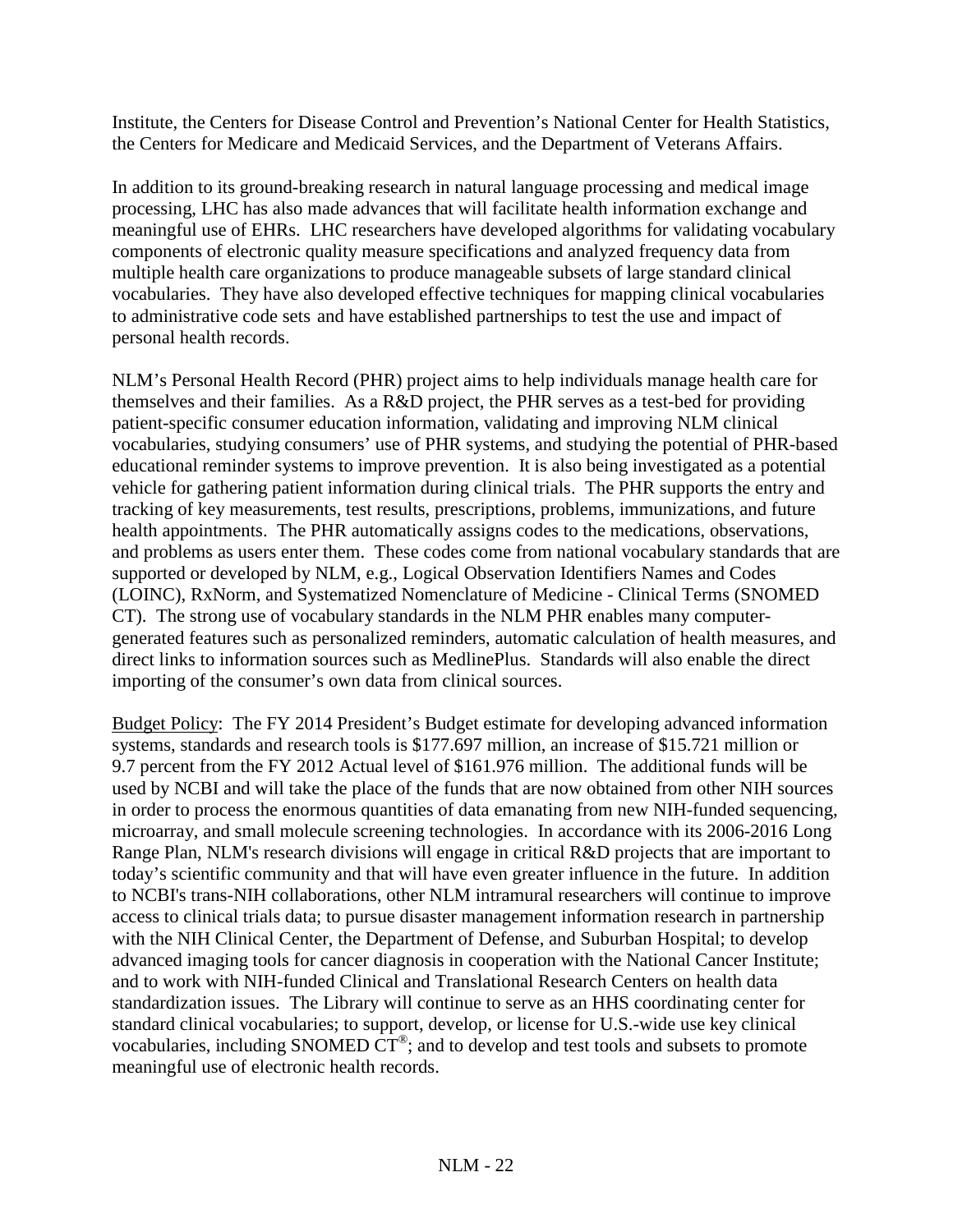## **Extramural Programs**

NLM's extramural programs focus on three priority areas: (1) biomedical informatics research to develop and test sophisticated computational approaches for acquiring, integrating, managing, mining, and presenting biomedical data, information, and knowledge; (2) development of the research workforce; and (3) early support for novel biomedical knowledge resources. To accomplish its extramural goals in FY 2014, NLM will offer grants in four categories: training/career support, research project grants, information resource and scholarship grants, and small business grants. In FY 2012, NLM made 138 grant awards using its base appropriation, of which 38 percent were new awards.

*Informatics Infrastructure:* For more than 40 years, NLM has funded research and training programs that provided the foundation for the field of biomedical informatics. NLM grants have supported seminal work on conceptual approaches and techniques for decision support, data mining, natural language understanding, visualization, and advanced statistical modeling. Early research into computational support during disasters was supported by NLM research contracts and grants, and two NLM-funded winners of the President's Early Career Award in Science and Engineering focused on biosurveillance informatics for public health. Many of today's informatics researchers and health information technology leaders are graduates of NLM-funded university-based training programs, which annually train about 200 individuals. In 2012, NLM pioneered a grant supplement program that brought specialized information expertise into biomedical research projects supported by other NIH components. In years past, NLM resource grants supported the first Internet connections for many health sciences libraries and hospitals, but its resource grant programs now focus on deployment of Web-based knowledge resources to reduce health disparities. A unique NLM resource grant program supports scholars doing research in the history and philosophy of medicine, biomedical science, and bioethics. NLM will fund six new small business projects in FY 2014, five new career transition awards, and up to eight new awards for knowledge resource or scholarly works projects.

Budget Policy: The FY 2014 President's Budget estimate includes \$17.191 million, a decrease of \$0.292 million, or 1.6 percent, below the FY 2012 Actual level of \$17.483 million. This program builds the informatics expertise and information resources needed to support biomedical scientists, health care providers, public health administrators, and health services researchers. In FY 2014, two long-running infrastructure grant programs will come to an end, the Biomedical Research Resource grant and the National Centers for Biomedical Computing. However, NLM will continue extramural support for its resource grants, career transition programs, and for its highly regarded university-based training program. NLM trainee stipends for both predoctoral and postdoctoral trainees are scheduled to increase in 2014.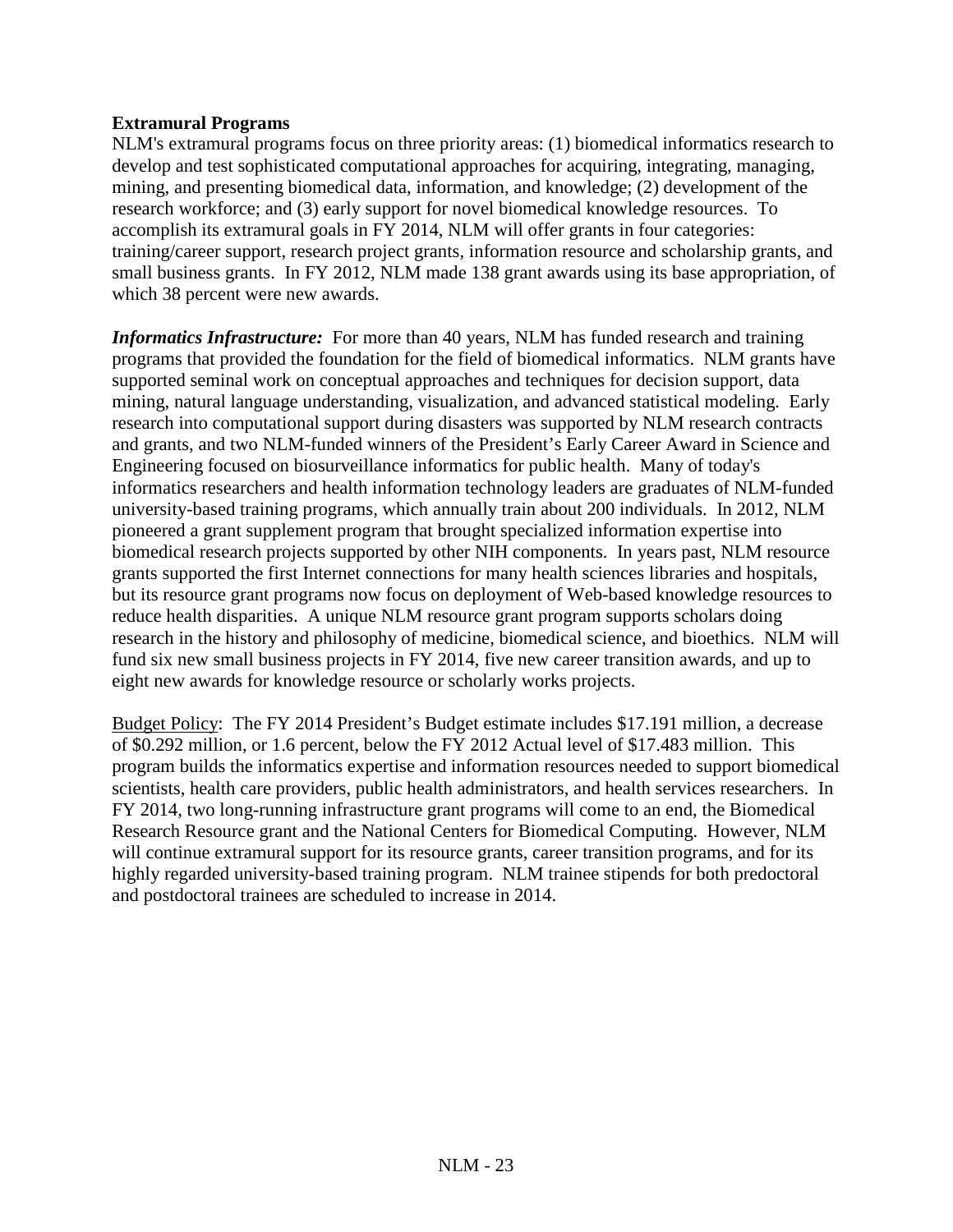#### **Program Portrait: Basic and Applied Informatics for Scientists, Patients and Clinicians**

FY 2012 Level: \$26.8 million FY 2014 Level: \$27.1 million Change: +\$0.3 million

For decades, NLM's Extramural Programs Division has been the principal source of NIH support for research in basic and applied biomedical informatics. Such research encompasses areas ranging from the de-identification of patient data and protection of confidential health information to novel statistical and computational approaches for analyzing multi-dimensional research data. It also includes automated mining of electronic health records (EHR) for evidence of adverse drug interactions, the use of aggregated data from individual patients for clinical trials on rare diseases, and real-time graphical visualization of data about global health and epidemics. NLMfunded researchers have pioneered computational modeling of a living cell and of the global spread of epidemics. They have developed novel statistical approaches for working with sparse or high-dimensional data and bioinformatics strategies for use in genome-wide association studies. These discoveries, tested and evaluated in early research, can then be applied to specific health conditions by researchers funded by other NIH institutes.

NLM-funded researchers have developed widely-used software approaches for modeling characterizing the complex relationships between genotypes and phenotypes, improving prediction of disease susceptibility. Approaches for using electronic health record data to identify patients with disease and matching them to controls, an important area NLM supports in translational informatics, enable researchers to match genotypes with a given phenotype.

The use of information by consumers and patients is another important area of informatics research funded by NLM grants. For example, NLM-supported researchers are developing machine translation approaches for use in multilingual health settings, including the automatic conversion of discharge instructions from text into pictographs for use with low-literacy or non English-speaking patients. NLM-funded research is also developing tools a patient can use to actively participate in a research cohort.

*Informatics Research:* NLM research project grants (RPG) have supported pioneering research and development in computational intelligence in medicine, clinical decision support, protection of privacy in electronic medical records, secondary use of routine clinical data for research purposes, regional health data integration, health applications of advanced telecommunications networks, automated bio-surveillance, and information management in disasters. These projects advance the science of biomedical informatics, which is the intersection of computer, information and engineering sciences with medicine, public health, and biological/behavioral sciences. Biomedical informatics research is fundamental to the sophisticated systems in which data from biological research and health care are stored, managed, and displayed. NLM research grant programs support both basic and applied research ranging from major research collaborations to small proof-of-concept projects. Investigator-initiated projects are funded, as are projects from focused requests in target areas important to NLM's mission. In FY 2012, NLM issued 19 new research project grants. Among the newly funded research awards made with appropriated funds is a patient portal that maps a patient's medical record to published knowledge in order to enhance the patient's understanding. Another award funds development of a tool that brings together synthesized clinical, genomic and geographic data into interactive visualizations that support public health decisions. NLM is also funding an evaluation of the utility of cryptography in protection of confidentiality and a training simulator for learning how to administer conscious sedation.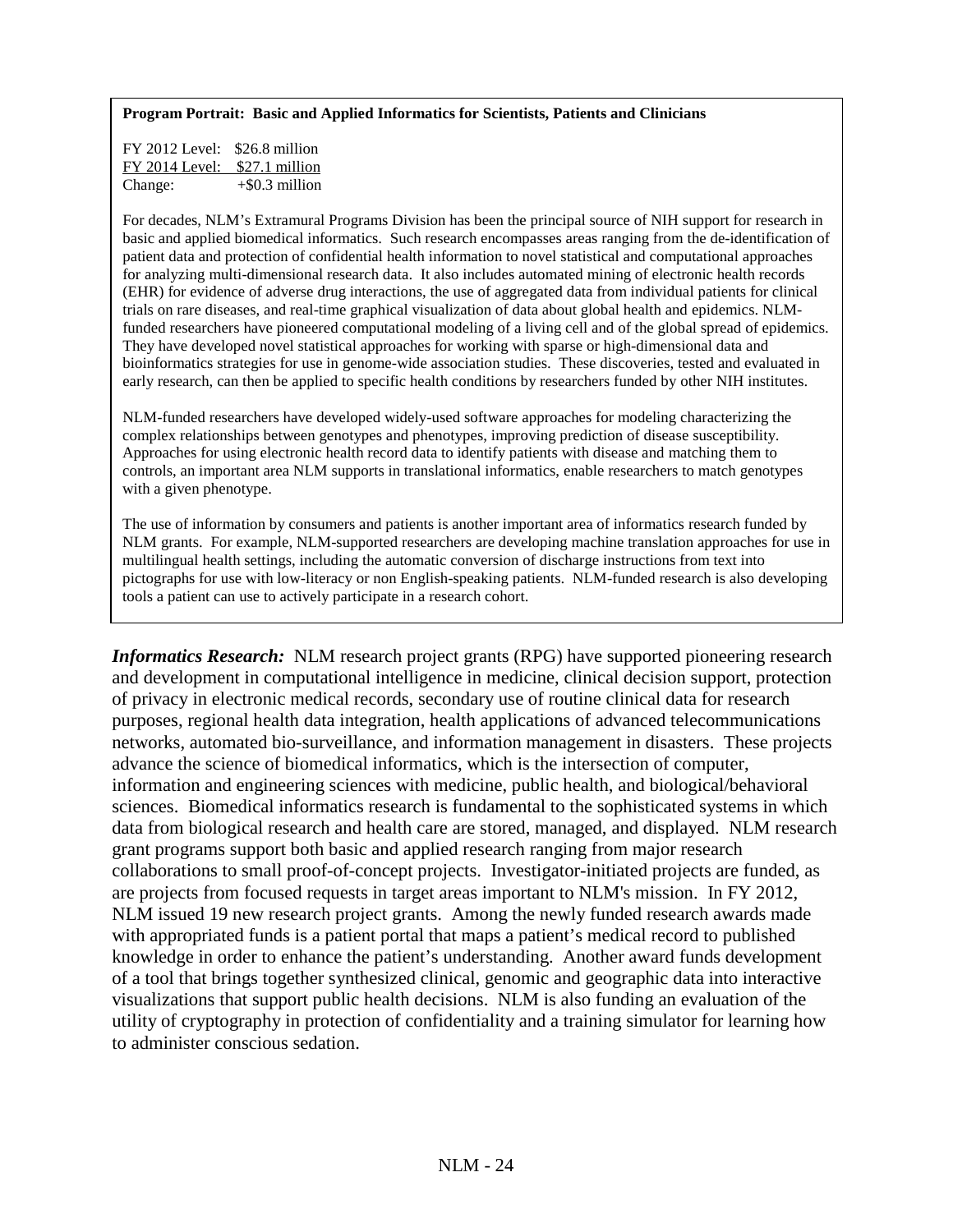Budget Policy: The FY 2014 President's Budget estimate is \$33.135 million, an increase of \$0.389 million, or 1.4 percent, over the FY 2012 Actual level of \$32.746 million. Informatics research is fundamental to the sophisticated systems in which research and health data are stored, managed, and displayed. NLM plans to continue to strengthen its RPG portfolio by participating with NSF in its Big Data research initiative, and through engagement in multi-IC initiatives on health literacy, genome and the environment, and consumer use of health information. NLM will continue to accept investigator-initiated grants through NIH parent-grant announcements as well as applications submitted to its own funding announcements. In FY 2014, NLM will award 22 new research project grants and continue to support early stage and new investigators on RPG awards at success rates comparable to those of established investigators submitting new RPG applications.

## **Research Management and Support (RMS)**

Research Management and Support (RMS) activities provide administrative, budgetary, logistical, and scientific support for basic library services, intramural research programs, and the review, award, and monitoring of research grants and training awards. RMS functions also include strategic planning, coordination, and evaluation of NLM's programs, regulatory compliance, policy development, international coordination and liaison with other federal agencies, Congress, and the public. NLM staff who conduct these activities are the Director and his immediate staff and personnel from the Office of Extramural Programs, the Office of Administrative Management, the Office of Health Information Programs Development, and the Office of Communications and Public Liaison.

Budget Policy: The FY 2014 President's Budget estimate is \$14.666 million, an increase of \$0.411 million, or 2.8 percent, over the FY 2012 Actual level of \$14.255 million. The focus of RMS will continue to be the coordination of NLM's activities and policies and the development and administration of NLM's grant activities. These funds will support the additional four FTE transferred to NLM for grants management support activities.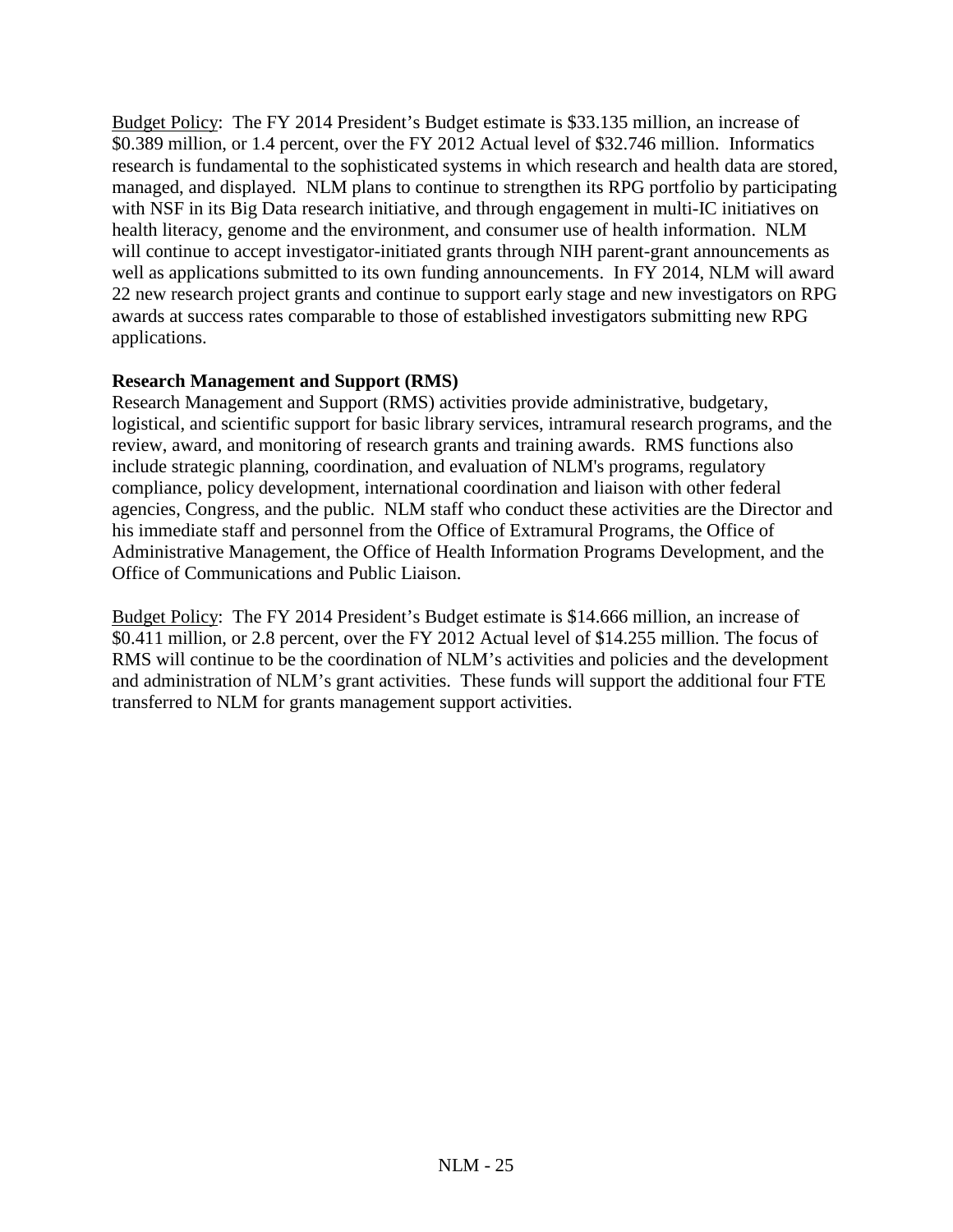## **Budget Authority by Object Class**

(Dollars in Thousands)

|      |                                                         | <b>FY 2012</b><br><b>Actual</b> | <b>FY 2014</b><br><b>PB</b> | Increase or<br><b>Decrease</b> |
|------|---------------------------------------------------------|---------------------------------|-----------------------------|--------------------------------|
|      | Total compensable workyears:                            |                                 |                             |                                |
|      | Full-time employment                                    | 800                             | 804                         | 4                              |
|      | Full-time equivalent of overtime and holiday hours      | 3                               | 3                           | $\theta$                       |
|      |                                                         |                                 |                             |                                |
|      | Average ES salary (in whole dollars)                    | \$166,073                       | \$166,073                   | \$0                            |
|      | Average GM/GS grade                                     | 11.2                            | 11.2                        | 0.0                            |
|      |                                                         |                                 |                             |                                |
|      | Average GM/GS salary (in whole dollars)                 | \$89,782                        | \$89,782                    | \$0                            |
|      | Average salary, grade established by act of             |                                 |                             |                                |
|      | July 1, 1944 (42 U.S.C. 207) (in whole dollars)         | \$85,932                        | \$85,932                    | \$0                            |
|      | Average salary of ungraded positions (in whole dollars) | \$126,035                       | \$126,035                   | \$0                            |
|      |                                                         |                                 |                             |                                |
|      |                                                         | FY 2012                         | <b>FY 2014</b>              | Increase or                    |
|      | <b>OBJECT CLASSES</b>                                   | <b>Actual</b>                   | PB                          | <b>Decrease</b>                |
|      | Personnel Compensation:                                 |                                 |                             |                                |
| 11.1 | Full-time permanent                                     | \$40,326                        | \$41,287                    | \$961                          |
| 11.3 | Other than full-time permanent                          | 16,817                          | 17,123                      | 306                            |
| 11.5 | Other personnel compensation                            | 957                             | 980                         | 23                             |
| 11.7 | Military personnel                                      | 44                              | 44                          | (0)                            |
| 11.8 | Special personnel services payments                     | 1,479                           | 1,503                       | 24                             |
|      | <b>Total, Personnel Compensation</b>                    | \$59,622                        | \$60,937                    | \$1,315                        |
|      | 12.0 Personnel benefits                                 | \$16,497                        | \$16,863                    | \$366                          |
| 12.2 | Military personnel benefits                             | 45                              | 45                          | 0                              |
| 13.0 | Benefits for former personnel                           | $\mathbf{0}$                    | $\mathbf{0}$                | $\mathbf{0}$                   |
|      | <b>Subtotal, Pay Costs</b>                              | \$76,164                        | \$77,845                    | \$1,681                        |
| 21.0 | Travel and transportation of persons                    | \$1,230                         | \$1,212                     | ( \$18)                        |
| 22.0 | Transportation of things                                | 187                             | 188                         | 1                              |
| 23.1 | Rental payments to GSA                                  | $\Omega$                        | $\Omega$                    | $\boldsymbol{0}$               |
| 23.2 | Rental payments to others                               | 222                             | 222                         | (0)                            |
| 23.3 | Communications, utilities and                           |                                 |                             |                                |
|      | miscellaneous charges                                   | 1,083                           | 1,083                       | $\boldsymbol{0}$               |
| 24.0 | Printing and reproduction                               | 659                             | 659                         | (0)                            |
| 25.1 | Consulting services                                     | 52,026                          | 52,026                      | (0)                            |
| 25.2 | Other services                                          | 76,649                          | 89,070                      | 12,421                         |
|      | 25.3 Purchase of goods and services from                |                                 |                             |                                |
|      | government accounts                                     | 54,577                          | 57,942                      | 3,365                          |
|      | 25.4 Operation and maintenance of facilities            | 3,453                           | 3,453                       | (0)                            |
| 25.5 | Research and development contracts                      | 11,665                          | 11,486                      | (179)                          |
| 25.6 | Medical care                                            | 21                              | 21                          | (0)                            |
| 25.7 | Operation and maintenance of equipment                  | 11,523                          | 11,523                      | 0                              |
| 25.8 | Subsistence and support of persons                      | 0                               | $\Omega$                    | $\overline{0}$                 |
| 25.0 | <b>Subtotal, Other Contractual Services</b>             | \$209,916                       | \$225,521                   | \$15,605                       |
| 26.0 | Supplies and materials                                  | \$1,134                         | \$1,134                     | (50)                           |
| 31.0 | Equipment                                               | 30,204                          | 30,204                      | $\theta$                       |
|      | 32.0 Land and structures                                | 0                               | 0                           | 0                              |
| 33.0 | Investments and loans                                   | $\Omega$                        | $\Omega$                    | $\theta$                       |
| 41.0 | Grants, subsidies and contributions                     | 44,084                          | 44,181                      | 97                             |
| 42.0 | Insurance claims and indemnities                        | 0                               | $\theta$                    | $\theta$                       |
| 43.0 | Interest and dividends                                  | 3                               | 3                           | $\left( 0 \right)$             |
| 44.0 | Refunds                                                 | $\mathbf{0}$                    | $\Omega$                    |                                |
|      | <b>Subtotal, Non-Pay Costs</b>                          | \$288,723                       | \$304,407                   | \$15,684                       |
|      | <b>Total Budget Authority by Object Class</b>           | \$364,887                       | \$382,252                   | \$17,365                       |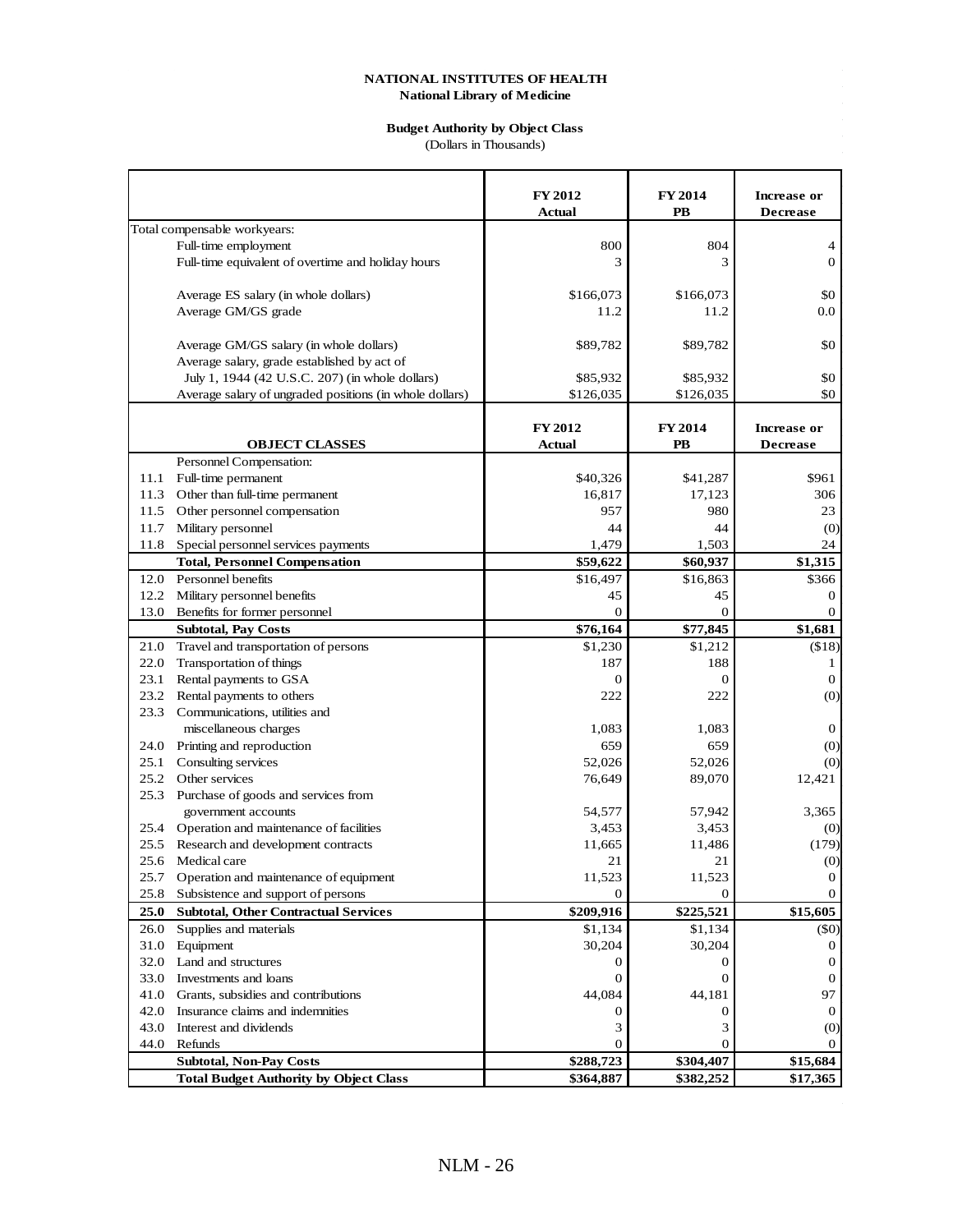### **Salaries and Expenses**

(Dollars in Thousands)

|                                                | <b>FY 2012</b> | <b>FY 2014</b> | <b>Increase</b> or |
|------------------------------------------------|----------------|----------------|--------------------|
| <b>OBJECT CLASSES</b>                          | <b>Actual</b>  | <b>PB</b>      | <b>Decrease</b>    |
| <b>Personnel Compensation:</b>                 |                |                |                    |
| Full-time permanent (11.1)                     | \$40,326       | \$41,287       | \$961              |
| Other than full-time permanent $(11.3)$        | 16,817         | 17,123         | 306                |
| Other personnel compensation (11.5)            | 957            | 980            | 23                 |
| Military personnel (11.7)                      | 44             | 44             | 0                  |
| Special personnel services payments (11.8)     | 1,479          | 1,503          | 24                 |
| <b>Total Personnel Compensation (11.9)</b>     | \$59,623       | \$60,937       | \$1,314            |
| Civilian personnel benefits (12.1)             | \$16,497       | \$16,863       | \$366              |
| Military personnel benefits (12.2)             | 45             | 45             | 0                  |
| Benefits to former personnel (13.0)            | 0              | $\Omega$       | $^{(1)}$           |
| <b>Subtotal, Pay Costs</b>                     | \$76,165       | \$77,845       | \$1,680            |
| Travel $(21.0)$                                | \$1,230        | \$1,212        | (\$18)             |
| Transportation of things (22.0)                | 187            | 188            |                    |
| Rental payments to others (23.2)               | 222            | 222            | 0                  |
| Communications, utilities and                  |                |                |                    |
| miscellaneous charges (23.3)                   | 1,083          | 1,083          | $\Omega$           |
| Printing and reproduction (24.0)               | 659            | 659            | 0                  |
| <b>Other Contractual Services:</b>             |                |                |                    |
| Advisory and assistance services (25.1)        | 52,026         | 52,026         | $\Omega$           |
| Other services (25.2)                          | 76,649         | 89,070         | 12,421             |
| Purchases from government accounts (25.3)      | 46,073         | 46,216         | 143                |
| Operation and maintenance of facilities (25.4) | 3,453          | 3,453          | 0                  |
| Operation and maintenance of equipment (25.7)  | 11,523         | 11,523         |                    |
| Subsistence and support of persons (25.8)      | 0              | 0              | $\Omega$           |
| <b>Subtotal Other Contractual Services</b>     | \$189,724      | \$202,288      | \$12,564           |
| Supplies and materials (26.0)                  | \$1,134        | \$1,134        | \$0                |
| <b>Subtotal, Non-Pay Costs</b>                 | \$194,239      | \$206,786      | \$12,547           |
|                                                |                |                |                    |
| <b>Total, Administrative Costs</b>             | \$270,404      | \$284,631      | \$14,227           |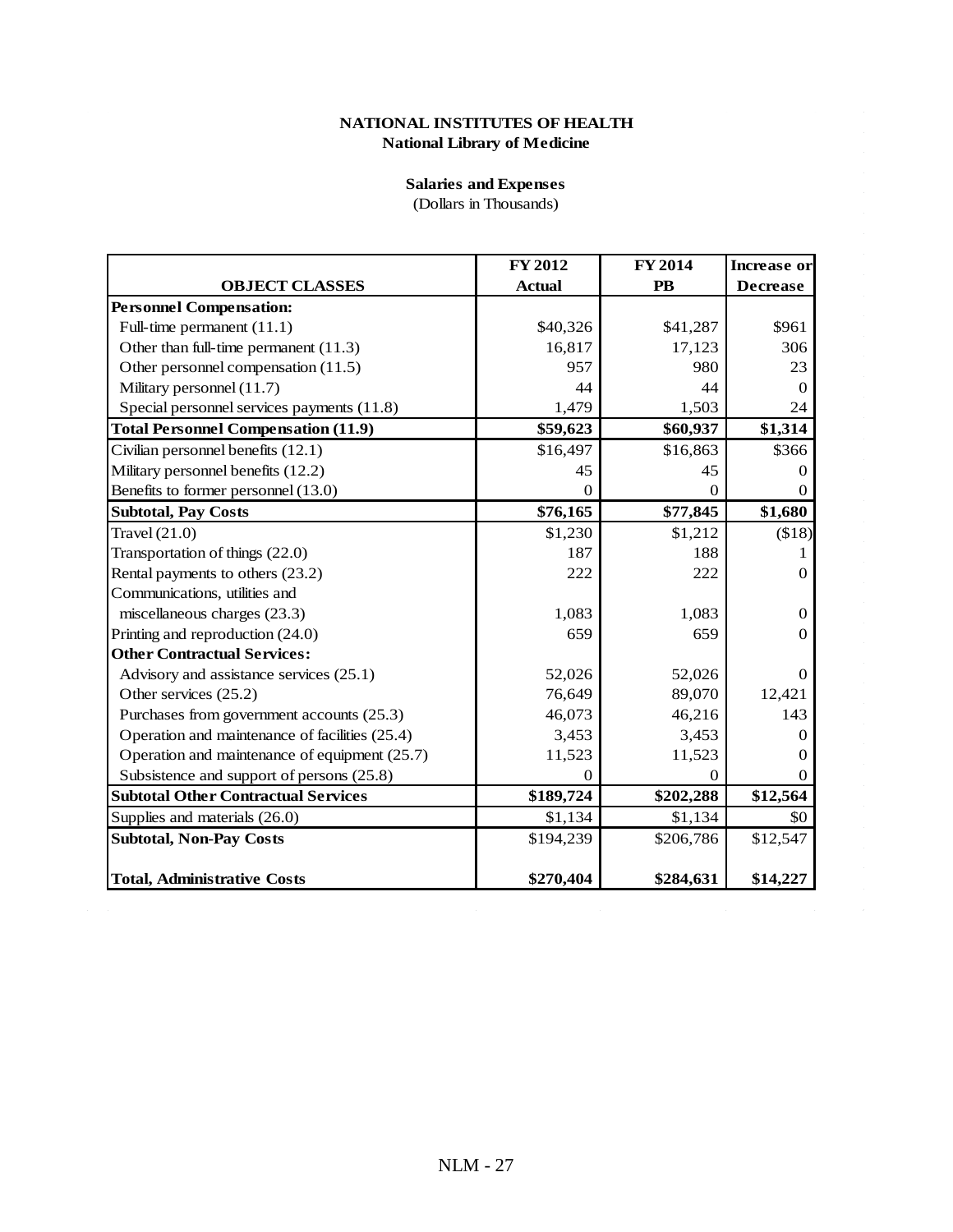#### **Details of Full-Time Equivalent Employment (FTEs)**

|                                                                           |            | FY 2012            |              |            | FY 2013                 |              |            | FY 2014                      |              |
|---------------------------------------------------------------------------|------------|--------------------|--------------|------------|-------------------------|--------------|------------|------------------------------|--------------|
| <b>OFFICE/DIVISION</b>                                                    | Civilian   | Actual<br>Military | <b>Total</b> | Civilian   | CR<br>Military          | <b>Total</b> | Civilian   | ${\bf P}{\bf B}$<br>Military | <b>Total</b> |
|                                                                           |            |                    |              |            |                         |              |            |                              |              |
| Division of Library Operations                                            |            |                    |              |            |                         |              |            |                              |              |
| Direct:<br>Reimbursable:                                                  | 311        |                    | 311          | 311        |                         | 311          | 311        |                              | 311          |
| Total:                                                                    | 311        |                    | 311          | 311        |                         | 311          | 311        |                              | 311          |
| Lister Hill National Center for Biomedical Communications                 |            |                    |              |            |                         |              |            |                              |              |
| Direct:                                                                   | 67         |                    | 67           | 67         |                         | 67           | 67         |                              | 67           |
| Reimbursable:                                                             |            |                    |              |            |                         |              |            |                              |              |
| Total:                                                                    | 67         |                    | 67           | 67         |                         | 67           | 67         |                              | 67           |
| National Center for Biotechnology Information                             |            |                    |              |            |                         |              |            |                              |              |
| Direct:                                                                   | 164        | 1                  | 165          | 164        | 1                       | 165          | 164        | 1                            | 165          |
| Reimbursable:<br>Total:                                                   | 114<br>278 | $\mathbf{1}$       | 114<br>279   | 114<br>278 | $\mathbf{1}$            | 114<br>279   | 114<br>278 | $\,1$                        | 114<br>279   |
|                                                                           |            |                    |              |            |                         |              |            |                              |              |
| Division of Specialized Information Services                              |            |                    |              |            |                         |              |            |                              |              |
| Direct:<br>Reimbursable:                                                  | 44         |                    | 44           | 44         |                         | 44           | 44         |                              | 44           |
| Total:                                                                    | 44         |                    | 44           | 44         |                         | 44           | 44         |                              | 44           |
| Office of the Director/Administration                                     |            |                    |              |            |                         |              |            |                              |              |
| Direct:                                                                   | 81         |                    | 81           | 81         |                         | 81           | 81         |                              | 81           |
| Reimbursable:                                                             |            |                    |              |            |                         |              |            |                              |              |
| Total:                                                                    | 81         |                    | 81           | 81         |                         | 81           | 81         |                              | 81           |
| Division of Extramural Programs                                           |            |                    |              |            |                         |              |            |                              |              |
| Direct:                                                                   | 18         |                    | 18           | 22         |                         | 22           | 22         |                              | 22           |
| Reimbursable:                                                             |            |                    |              |            |                         |              |            |                              |              |
| Total:                                                                    | 18         |                    | 18           | 22         |                         | 22           | 22         |                              | 22           |
|                                                                           |            |                    |              |            |                         |              |            |                              |              |
|                                                                           |            |                    |              |            |                         |              |            |                              |              |
|                                                                           |            |                    |              |            |                         |              |            |                              |              |
|                                                                           |            |                    |              |            |                         |              |            |                              |              |
|                                                                           |            |                    |              |            |                         |              |            |                              |              |
|                                                                           |            |                    |              |            |                         |              |            |                              |              |
|                                                                           |            |                    |              |            |                         |              |            |                              |              |
|                                                                           |            |                    |              |            |                         |              |            |                              |              |
|                                                                           |            |                    |              |            |                         |              |            |                              |              |
|                                                                           |            |                    |              |            |                         |              |            |                              |              |
|                                                                           |            |                    |              |            |                         |              |            |                              |              |
|                                                                           |            |                    |              |            |                         |              |            |                              |              |
|                                                                           |            |                    |              |            |                         |              |            |                              |              |
|                                                                           |            |                    |              |            |                         |              |            |                              |              |
|                                                                           |            |                    |              |            |                         |              |            |                              |              |
| Total<br>Includes FTEs whose payroll obligations are supported by the NIH | 799        | 1 <sup>1</sup>     | 800          | 803        | $\mathbf{1}$            | 804          | 803        | $\mathbf{1}$                 | 804          |
| Common Fund.                                                              |            |                    |              |            |                         |              |            |                              |              |
| FTEs supported by funds from Cooperative Research and                     |            |                    |              |            |                         |              |            |                              |              |
| Development Agreements.                                                   |            |                    |              |            |                         |              |            |                              |              |
| <b>FISCAL YEAR</b>                                                        |            |                    |              |            | <b>Average GS Grade</b> |              |            |                              |              |
|                                                                           |            |                    |              |            |                         |              |            |                              |              |
| 2010<br>2011                                                              |            |                    |              |            | 11.1<br>11.1            |              |            |                              |              |
| 2012                                                                      |            |                    |              |            | 11.2                    |              |            |                              |              |
| 2013                                                                      |            |                    |              |            | 11.2                    |              |            |                              |              |
| 2014                                                                      |            |                    |              |            | 11.2                    |              |            |                              |              |